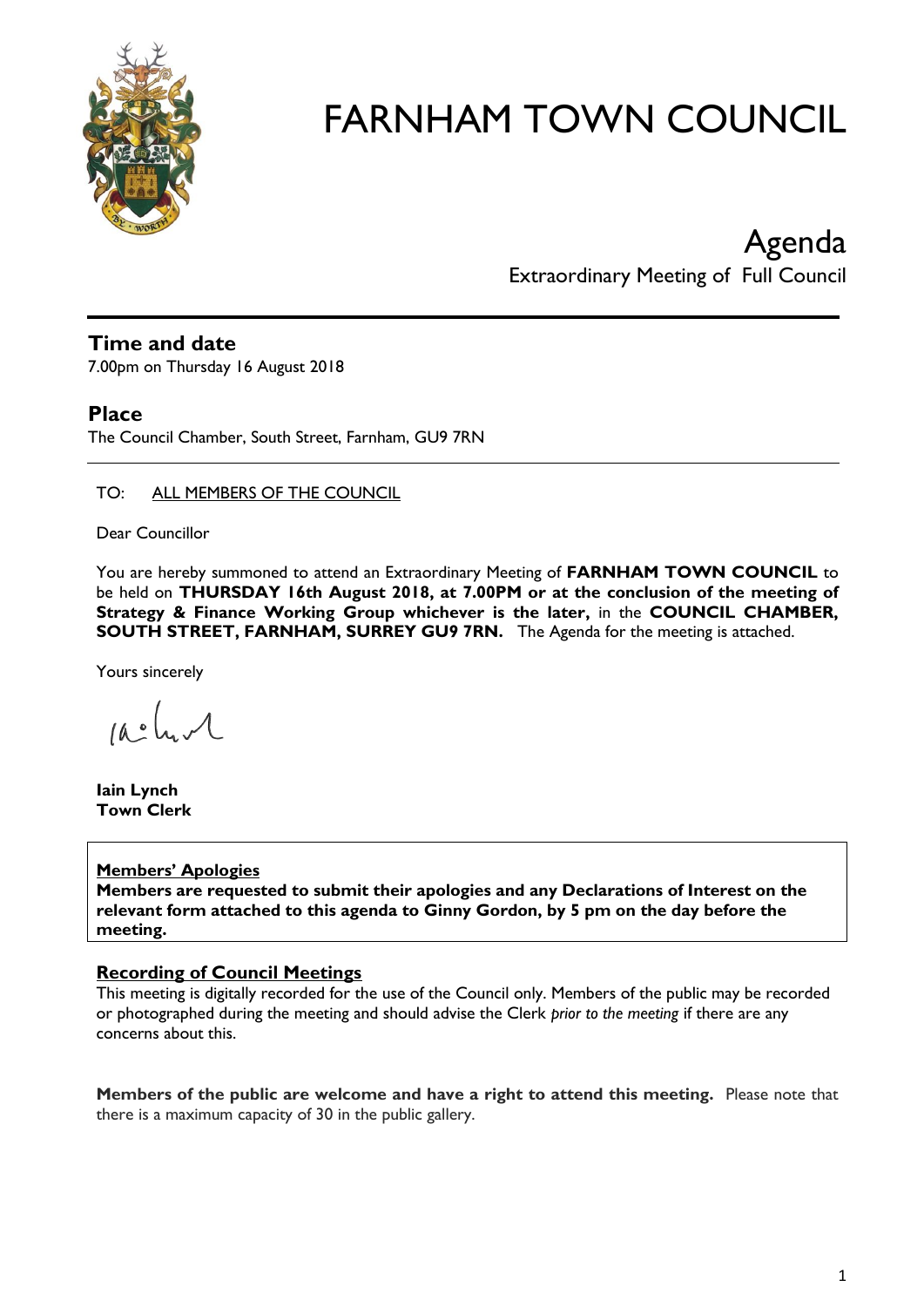

# Disclosure of Interests Form

Notification by a Member of a disclosable pecuniary interest in a matter under consideration at a meeting (Localism Act 2011).

*Please use the form below to state in which Agenda Items you have an interest.* 

*If you have a disclosable pecuniary or other interest in an item, please indicate whether you wish to speak (refer to Farnham Town Council's Code of Conduct for details)*

As required by the Localism Act 2011, I hereby declare, that I have a disclosable pecuniary or personal interest in the following matter(s).

FULL COUNCIL: Date 16th August 2018

Name of Councillor ……………………………………………………

|                          | <b>Nature of interest (please)</b><br>tick/state as appropriate)                                   |              |                                                                           |
|--------------------------|----------------------------------------------------------------------------------------------------|--------------|---------------------------------------------------------------------------|
| Agenda<br><b>Item No</b> | I am a<br><b>Waverley</b><br><b>Borough</b><br>Councillor /<br><b>Surrey County</b><br>Councillor* | Other reason | <b>Type of interest</b><br>(disclosable pecuniary or<br>Other) and reason |
|                          |                                                                                                    |              |                                                                           |
|                          |                                                                                                    |              |                                                                           |
|                          |                                                                                                    |              |                                                                           |
|                          |                                                                                                    |              |                                                                           |
|                          |                                                                                                    |              |                                                                           |

# \* Delete as appropriate

k:\COMMITTEES\Interests Forms\Declaration of Interests Form Jun 12 A4.doc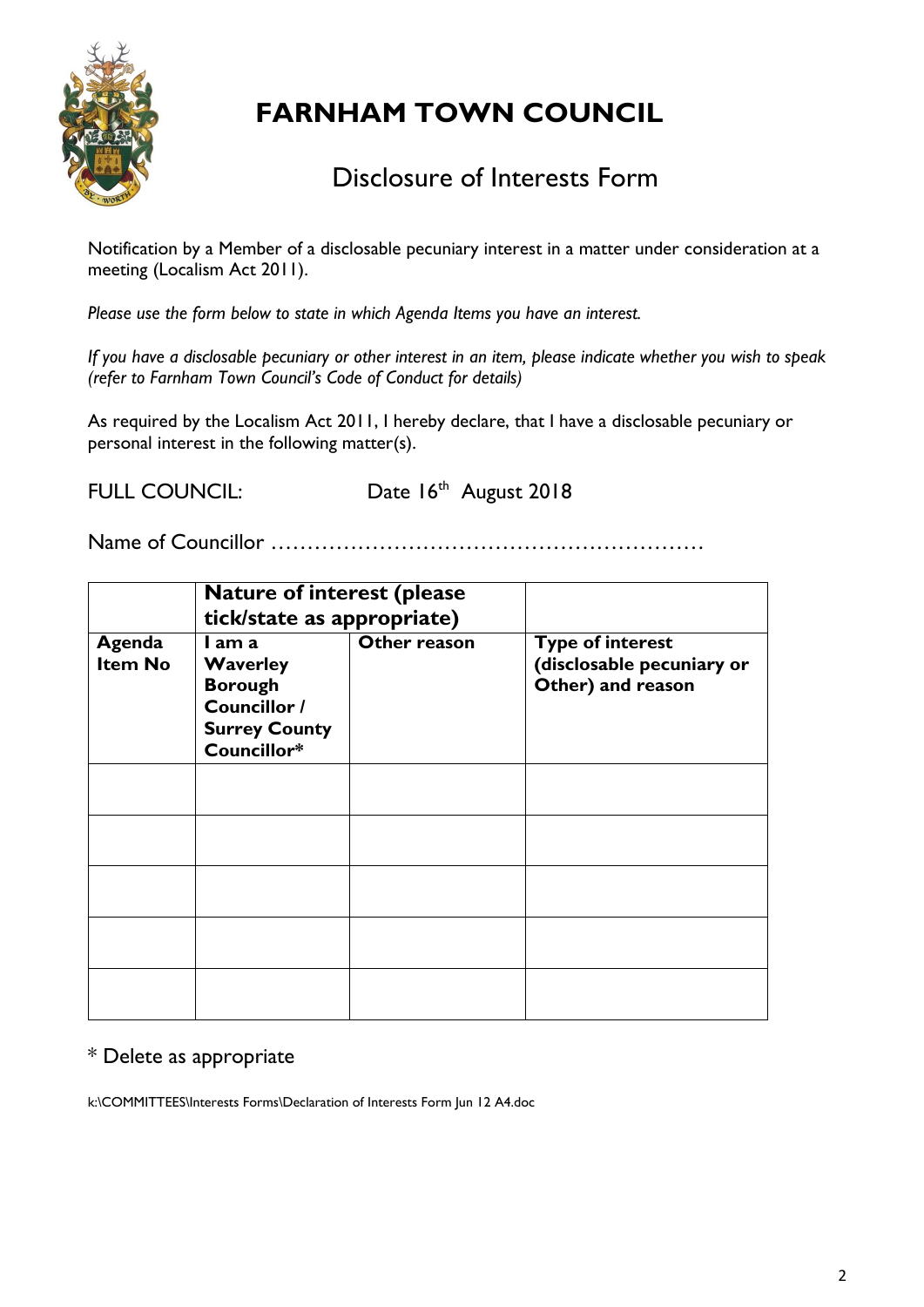

# Agenda Extraordinary Meeting of Full Council

# **Time and date**

7.00pm on Thursday 16th August 2018 **or at the conclusion of the meeting of Strategy & Finance Working Group whichever is the later**

# **Place**

The Council Chamber, South Street, Farnham

Prior to the start of the meeting prayers will be said.

# **1 Apologies**

To receive apologies for absence.

#### **2 Disclosure of Interests**

To receive from members, in respect of any items included on the agenda for this meeting, disclosure of any disclosable pecuniary or other interests, or of any gifts and hospitality, in line with the Town Council's Code of Conduct.

#### *NOTES:*

- *(i) The following councillors have made a general non-pecuniary interest declaration in relation to being councillors of Waverley Borough Council: Cllrs Beaman, Cockburn, Fraser, Frost, Hargreaves, Hill, Hodge, Macleod, Mirylees, Potts, and Ward.*
- *(ii) The following councillor has made a general non-pecuniary interest declaration in relation to being a councillor of Surrey County Council: Cllr Macleod*
- *(iii) Members are requested to make declarations of interest, on the form attached, to be returned to ginny.gordon@farnham.gov.uk by 5pm on the day before the meeting.*

*Members are reminded that if they declare a pecuniary interest they must leave before any debate starts unless dispensation has been obtained.*

#### **3 Minutes Minutes Minutes Appendix A**

To agree the Minutes of the meeting held on July 26th 2018

#### **4 Questions and Statements by the Public**

In accordance with Standing Order 10.1, the Town Mayor will invite members of the public present to ask questions or make statements.

At the discretion of the Town Mayor, those members of the public, **residing or working** within the Council's boundary, will be invited to make representations or ask questions in respect of the business on the agenda, or other matters not on the agenda, for a maximum of 3 minutes per person or 20 minutes overall.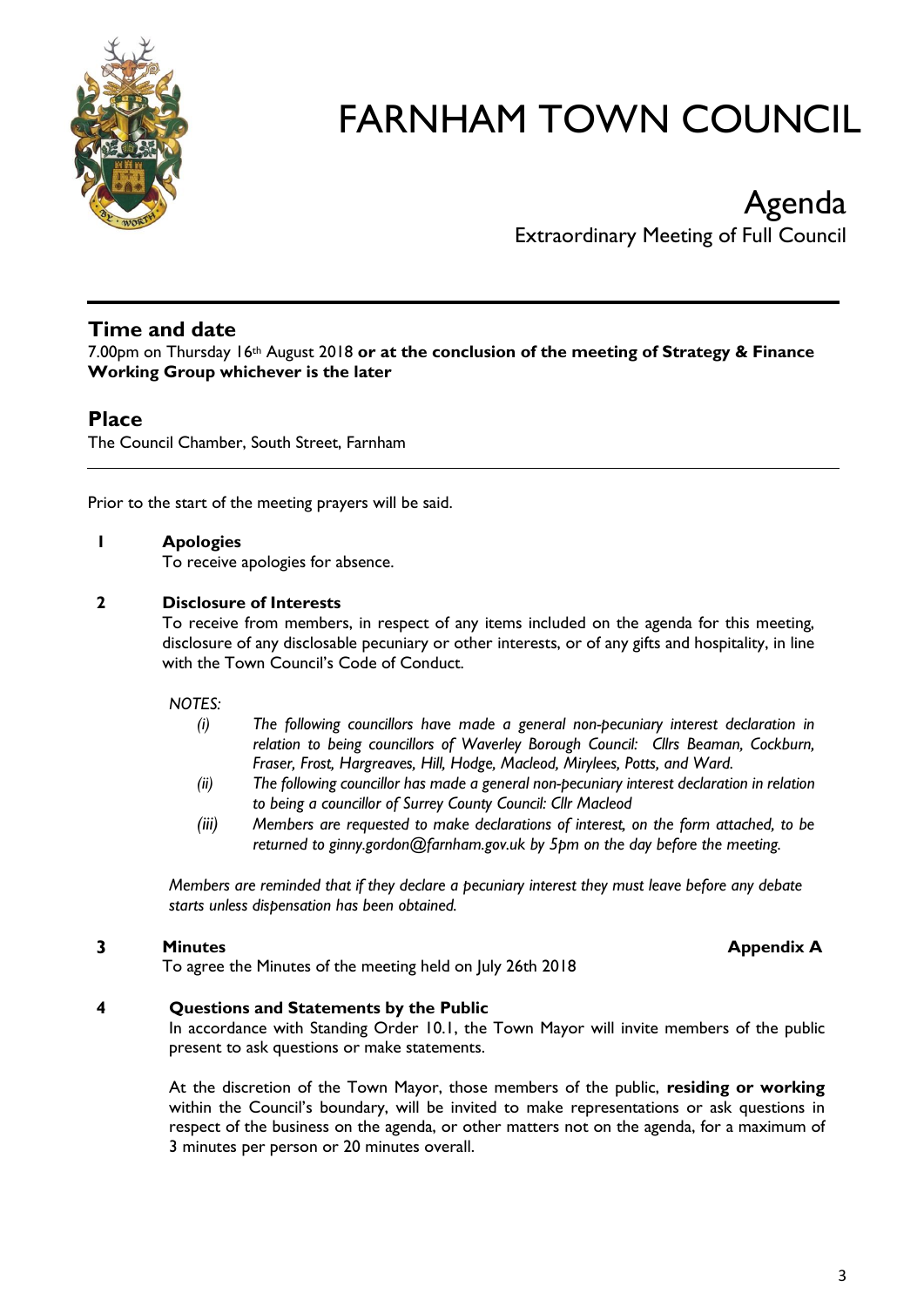Distribution: Full agenda and supporting papers to all Councillors (by post)

#### **5 Town Mayor's Announcements**

To receive the Town Mayor's announcements.

#### **6 Questions by Members**

To receive any questions by Members in accordance with Standing Order 9.

# **Part 1 – Items for Decision**

- **7 Farnham Neighbourhood Plan Partial Review. Appendix B Regulation 14 Consultation**
	- i) To note the work undertaken as part of the Neighbourhood Plan Partial Review and updated evidence base progressed for the next stage.
	- ii) To agree proposed sites for the additional 450 homes required up to 2032 following the completion of the Waverley Local Plan Part 1.
	- iii) To approve the Regulation 14 Draft of the Farnham Neighbourhood Plan for consultation following its partial review.
	- iv) To agree the proposed arrangements and programme for the Regulation 14 Consultation.

# **8 Planning & Licensing Applications Appendix C, D**

- i) To receive the minutes of the Planning & Licensing Consultative Group held on 30<sup>th</sup> July 2018 and 13<sup>th</sup> August 2018.
- ii) To consider any significant Planning Applications.

# **Part 2 – Items to Note**

#### **9 Actions taken under Scheme of Delegation**

**10 Reports from other Councils**

To receive from Councillors any updates on matters affecting Farnham from Waverley Borough Council and Surrey County Council.

**11 Reports from Outside Bodies**

To receive from Members any verbal reports on Outside Bodies.

# **12 Date of next Meetings**

To note the date of the next meeting as Thursday 20<sup>th</sup> September 2018

# **Part 3 – Confidential Items**

**13 Exclusion of the Press and Public (if required)** TO PASS A RESOLUTION to exclude members of the public and press from the meeting at Part 3 of the agenda in view of any confidential items under discussion. \* \* \* \* \* \* \* \* \* \* \* \* \* \* \*

# **Council Membership:**

Councillors: David Attfield (Mayor), Paula Dunsmore (Deputy Mayor), David Beaman, Carole Cockburn, John Scotty Fraser, Mrs Pat Frost, , Jill Hargreaves, George Hesse, Stephen Hill, Mike Hodge, Sam Hollins-Owen, Mike Hyman, Andy Macleod, Kika Mirylees, Julia Potts, Susan Redfern, Jeremy Ricketts, John Ward,

Note: The person to contact about this agenda and documents is Iain Lynch, Town Clerk, Farnham Town Council, South Street, Farnham, Surrey, GU9 7RN. Tel: 01252 712667.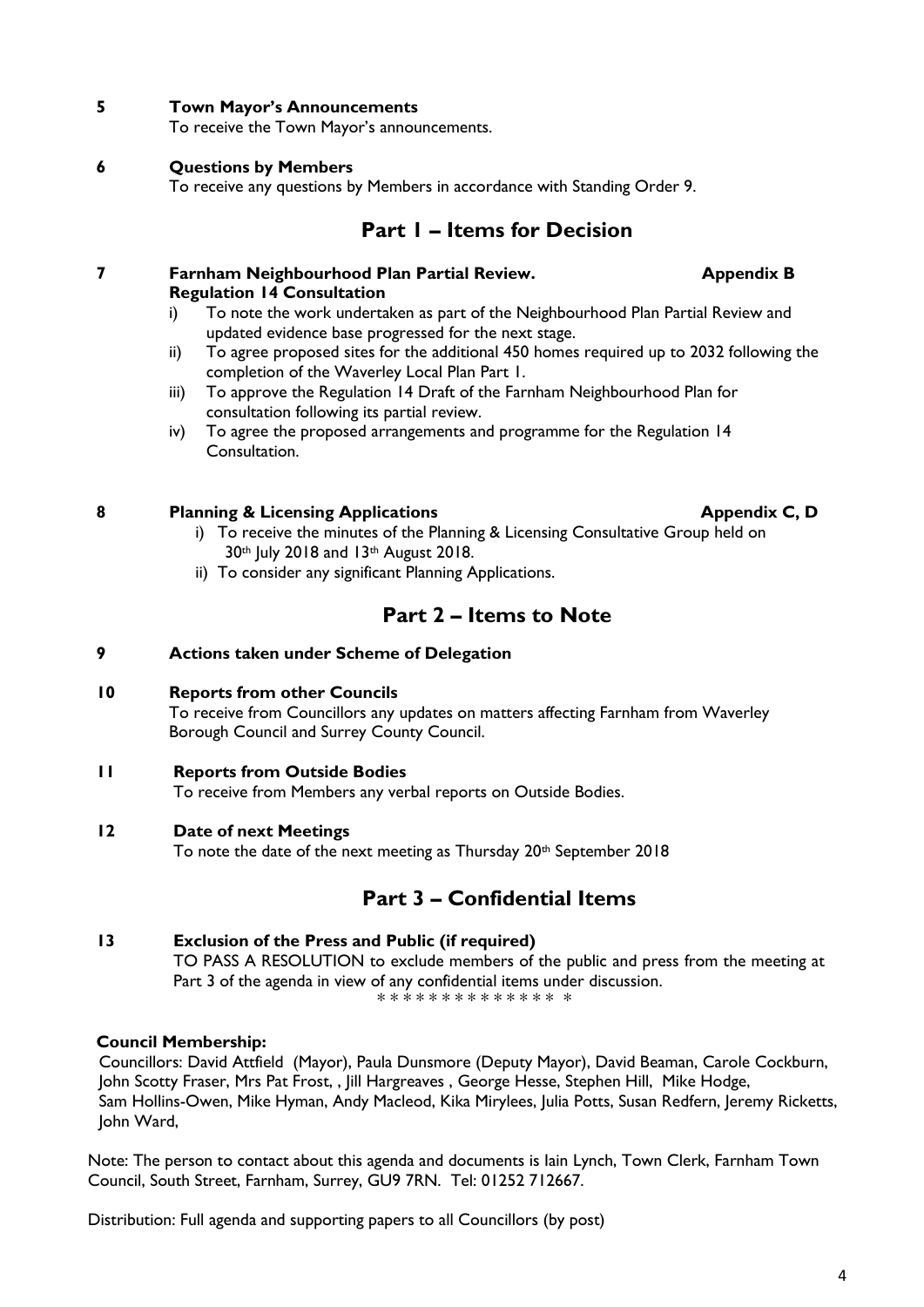



# **Time and date**

7.00pm on Thursday 26th July 2018

# **Place**

The Council Chamber, South Street, Farnham

# **Councillors**

- \* David Attfield (Mayor of Farnham items
- \* Paula Dunsmore (Deputy from item 3 onwards)
- \* David Beaman
- \* Carole Cockburn
- \* John Scotty Fraser
- \* Pat Frost
- A George Hesse
- \* Jill Hargreaves
- \* Stephen Hill
- \* Mike Hodge
- A Sam Hollins-Owen
- \* Mike Hyman
- \* Andy Macleod
- A Kika Mirylees
- A Julia Potts
- \* Susan Redfern
- A Jeremy Ricketts
- John Ward

\* Present

A Apologies for absence

# **Officers Present:**

Iain Lynch (Town Clerk) Karen Johansen-Berg (Corporate Governance Officer)

There were three members of the public in attendance.

# C032/18 **Apologies for Absence**

Apologies were received from Cllrs Hesse, Hollins-Owen, Mirylees, Potts and Ricketts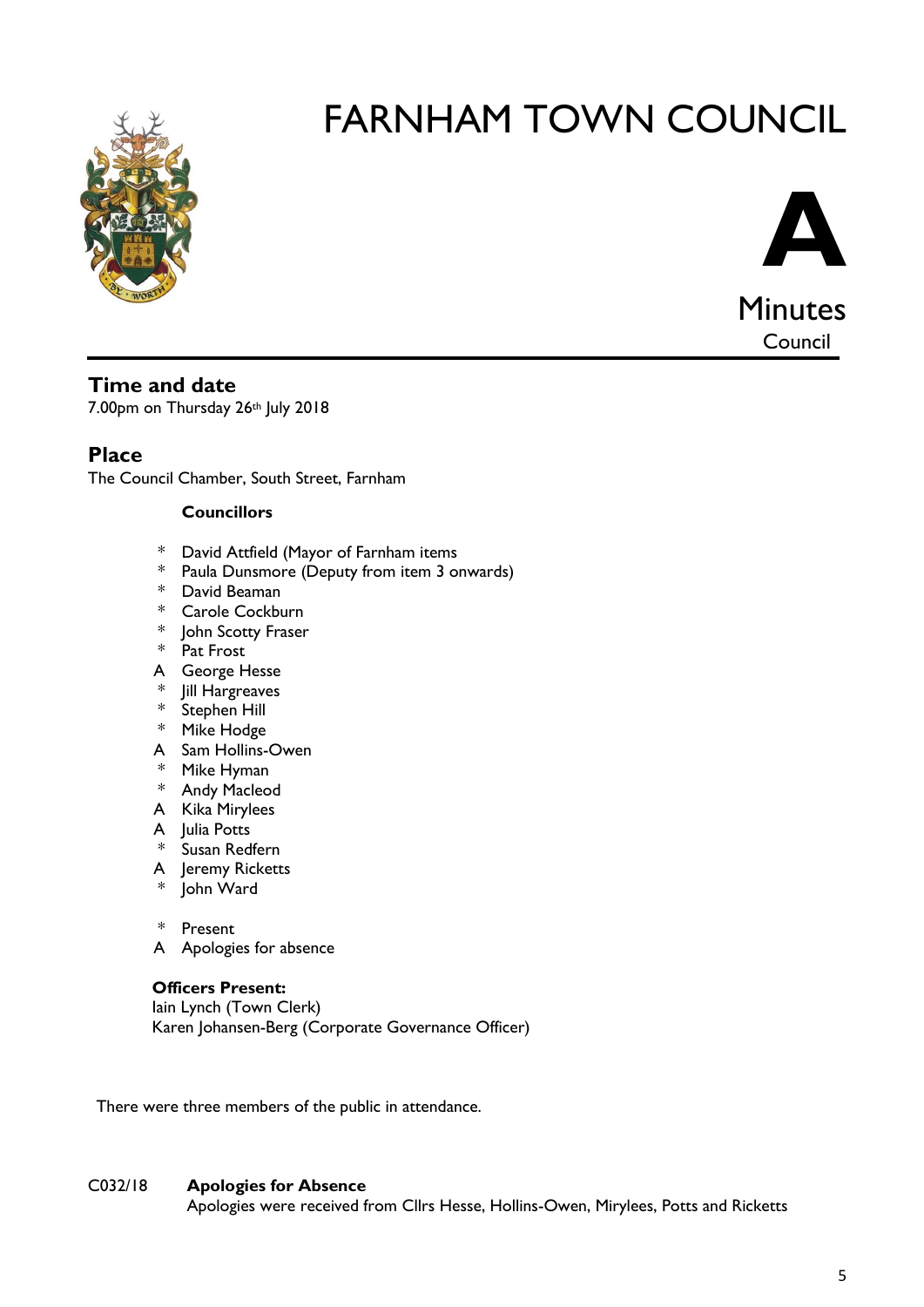# C033/18 **Election of Deputy Town Mayor**

Cllr Cockburn proposed, and Cllr Beaman seconded, that Cllr Paula Dunsmore be elected Deputy Mayor for the remainder of the Municipal Year 2018/19. There were no other nominations.

**It was RESOLVED** *nem con* **that: Cllr Paula Dunsmore be elected Deputy Mayor for the Municipal Year 2018/19.** 

C034/18 Cllr Attfield, the Mayor of Farnham, invested Cllr Dunsmore with the Badge of Office of Deputy Mayor of Farnham.

## C035/18 **The Deputy Mayor's Declaration of Acceptance of Office**.

Having received the Badge of Office, Cllr Dunsmore made her Declaration of Acceptance of Office and thanked her proposer and seconder for their kind comments. The Deputy Mayor also thanked the Council for the honour and privilege of being appointed to the role and looked forward looked to serving the town and the Council in the coming months.

#### C036/18 **Minutes**

The Minutes of the Farnham Town Council Meeting held on Thursday 14<sup>th</sup> June 2018 were agreed to be signed by the Mayor as a correct record.

#### C037/18 **Declarations of interests**

Apart from the standard declarations of personal interest by councillors and by those who were dual or triple hatted by virtue of being elected to Waverley Borough Council or Surrey County Council, there were no disclosures of interest.

#### C038/18 **Questions and Statements by the Public**

Mr Peter Jackson of Tilford Road, attending as a Trustee of Citizen's Advice commended the achievements of CAB in 2017-18 with 6,705 issues raised by 1625 Farnham clients and provided some key statistics for consideration by Council.

#### C039/18 **Town Mayor's Announcements**

The Mayor reported on a number of engagements attended including:

- The planting of a special Flower bed in Wrecclesham to commemorate the centenary of the girl guides;
- The visit of the Andernach Friendship Association which was hosted in Victoria Garden;
- The events of Carnival and Picnic in the Park;
- The charity bike ride and the Town Centre races which had been successful and entertaining;
- The Otter Auction at Farnham Castle which has been a memorable event with a huge amount raised for the past mayor's charity appeal;
- A range of Farnham in Bloom judging events attended including those with judges from South and South East in Bloom, and the Schools Hanging Basket competition.

# **Part 1 – Items for Decision**

#### C040/18 **Community Enhancement Working Group**

Cllr Hill reported on the notes from the Working Group meeting held on  $13<sup>th</sup>$  June 2018, at Appendix B to the agenda

Council noted that:

- A new allotment tenancy agreement had been drafted and that it would be discussed with the Allotment Liaison Group before implementation.
- Some progress had been made with reducing the impact of the unsightly bins near Boots the Opticians; and
- Further discussion had taken place with Surrey County Council over the Library Gardens;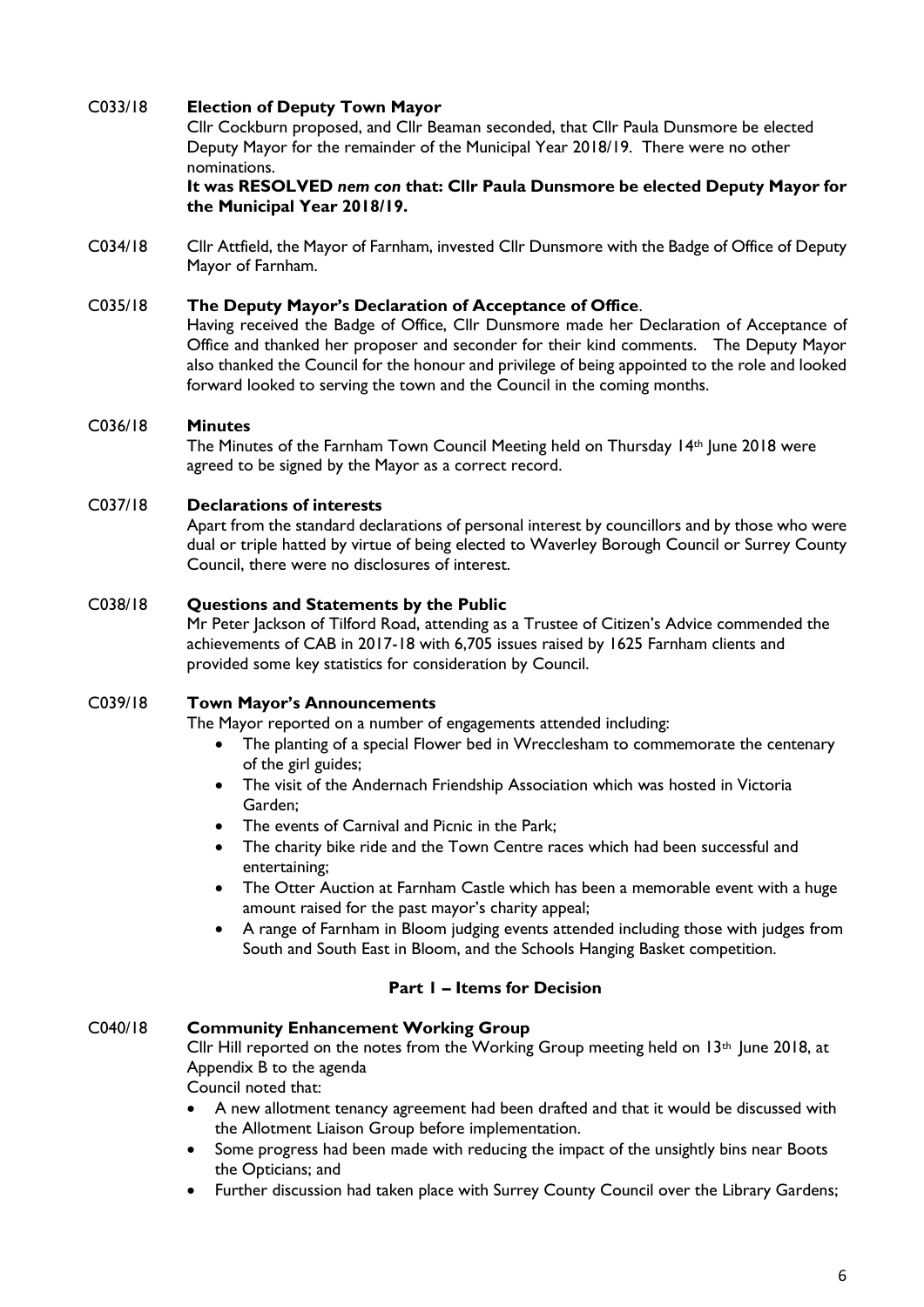Cllr Hill referred in particular to one recommendation to Council which was that Farnham support the National Refill Campaign encouraging local business to provide water refill points to cut down on plastic waste.

#### **It was RESOLVED** *nem con* **that:**

**Farnham Town Council support the Refill campaign and encourage local businesses to adopt the scheme.**

#### C041/18 **Cemeteries and Appeals Working Group**

Cllr Cockburn reported on the notes from the Working Group meeting on held on  $21^{st}$  lune 2018, at Appendix C to the agenda. It was noted the Mayor had also been in attendance.

Council noted progress of the implementation of the new cemeteries regulations in relation to overplanting and non-approved fencing around the graves and that the Working Group had considered principles around wind chimes, balloons and ornaments beyond the boundaries of graves. Council noted there were safety issues with broken glass or plastic occurring but members considered a recent representation from a bereaved family particularly about remembering children and agreed that a tree should be designated for wind chimes, usually near the children's section.

- **It was RESOLVED** *nem con* **that:**
- **i) One tree in each Cemetery be designated a memorial tree suitable to allow wind chimes to be placed within it;**
- **ii) Desk Style Ledgers be allowed within the Lawn Cemeteries; and**

**iii)Child headstone measurements be the same as cremation plot headstones.**

C042/18 Council noted that a range of maintenance issues within the cemeteries were being progressed. Cllr Cockburn also reported that a cedar tree had shed a large limb and would have be removed, following detailed inspection, as it was in a dangerous condition.

# C043/18 **Tourism and Events Working Group**

Cllr Hargreaves introduced the notes of the Tourism and Events Working Group held on 27<sup>th</sup> June, at Appendix D to the agenda. She reported that a presentation had been made by Sebastian Bone about creating a new film to promote Farnham. The Farnham Visitors' Forum supported the concept, but it was agreed that clarity over the objectives and audience for the film, along with more detailed costings, would be needed before a decision could be made.

Cllr Hargreaves reported on recent and forthcoming events and the proposal that the stage and infrastructure for the Christmas Lights Switch-on be shared with FCCT (the Farnham Christian Community Trust) to extend the evening. Council noted that there may also be a big screen which would add value to the switch-on event. Officers would discuss the options in more detail.

#### **It was RESOLVED** *nem con* **that:**

**The Christmas Lights Switch-on event share infrastructure with Churches Together for an extended Christmas celebration.**

C044/18 Cllr Hargreaves reported on the Waverley Business Awards which the Town Council had agreed in principle to sponsor. It was now proposed that the Town Council sponsor the Farnham President's Award. The Mayor encouraged all councillors to advise businesses in their wards to enter the different categories.

#### I**t was RESOLVED** *nem con* **that:**

**Farnham Town Council sponsor the President's Award in the Waverley Business Awards at a cost of £1,000**

Cllr Hargreaves reported that Helena Jarman was leaving her post as Events Officer, thanking her on behalf of Council for what she had achieved and wishing her well for the future.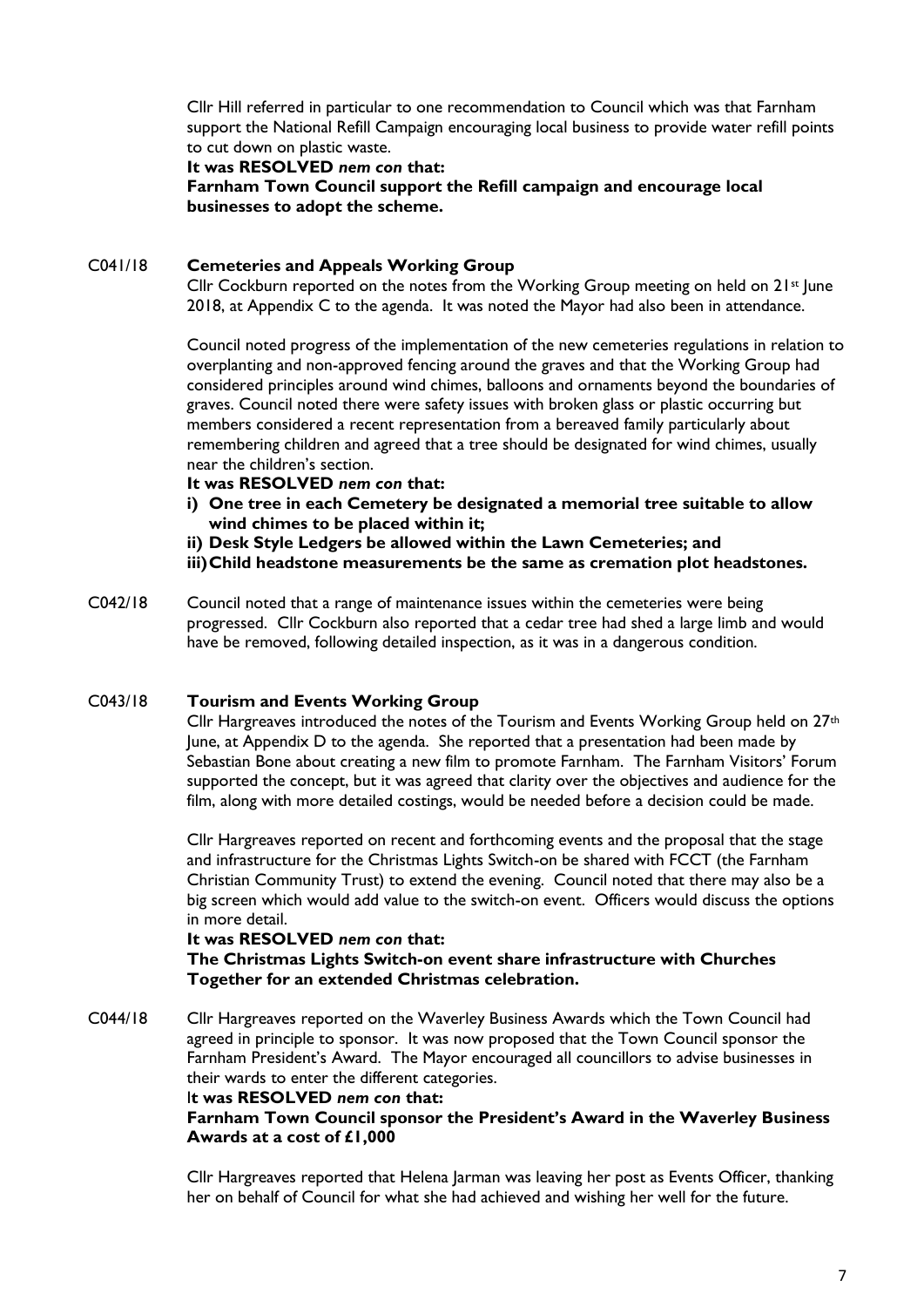# **Strategy and Finance Working Group**

C045/18 Cllr Cockburn introduced the notes of the Strategy and Finance Working Group meeting held on 17<sup>th</sup> July 2018, at Appendix E to the Agenda.

> Cllr Cockburn reported on the quarterly finance report and Council noted that things were as expected after the first quarter. The Bank reconciliations, statement of investments and debtors were all noted. Council noted that the improved arrangements for managing those who were not tending their allotments had led to terminations, so there could be an income shortfall at the end of the year.

C046/18 A request for a grant for team members from the Farnham Floorball team who had been selected for international representation was supported. It was also proposed that a bench be installed near the Rowledge Doctors' Surgery. Cllr Cockburn advised that a letter had been received for a contribution for a the Rowledge Tommy Appeal, remembering those who had fallen in World War 1). It was different to the silent soldiers project also being supported by the Town Council and it was proposed that Farnham Town Council make a grant towards the costs.

#### **It was RESOLVED** *nem con* **that**

- **i) A grant of £500 be paid to the Farnham Floorball team;**
- **ii) Subject to landowner's approval, a new bench be installed near the doctors' surgery in Rowledge; and**
- **iii) A contribution of up to £250 be made to the Rowledge Tommy appeal.**
- C047/18 Council noted that the Maltings Railing project had not yet progressed as the application process for the Arts Council funding for the balance of the costs had changed. It was proposed that the work be carried out in two phases with phase one funded from the Section 106 allocation and Phase 2 from the Arts Council. As a fall back, it was proposed that the costs of Phase 2 (in the order of £15,000) be underwritten by the Town Council in case the Arts Council did not fund any or all of the costs.

#### **It was RESOLVED** *nem con* **that**

**Farnham Town Council underwrite the balance of funding for the Maltings Railing Project should the Arts Council application not be successful.**

- C048/18 Cllr Cockburn provided an update on the work being undertaken for the Regulation 14 Neighbourhood Plan. Council noted that it was hoped to have the consultation in place by mid-August and a special Council meeting was earmarked for the  $16<sup>th</sup>$  Council also noted that advice was being sought following the Sweetman Judgement about the level of assessment required for the Neighbourhood Plan allocations.
- C049/18 Council received an update on the work of the Assets Task Group and the Well-being Task Group and on several consultations where the views of the Town Council were sought. Consultations included the Waverley Economic Strategy (extended deadline for comments), Defra's Clean Air Strategy, Surrey County Council's Draft Low Emissions Transport Strategy, and Surrey County Council's Electric Vehicle Strategy. Council noted there was a Workshop briefing on Surrey County Council's draft vision to 2030, being held on 31<sup>st</sup> July. It was agreed that any additional comments from councillors be submitted to the Corporate Governance Officer by 30<sup>th</sup> July.

#### **It was RESOLVED** *nem con* **that**

- **i) The Town Clerk to prepare response to the draft Waverley Economic Strategy in consultation with the Leader;**
- **ii) The consultations on improving air quality be welcomed and comments be submitted to each consultation.**

# **Planning & Licensing Consultative Group**

C050/18 Cllr Hyman introduced the minutes of the Planning & Licensing Consultative Group held on 18th June, 2<sup>nd</sup> July and 16<sup>th</sup> July 2018, at appendices IF, G and H.

> Cllr Hyman provided Councillors with a breakdown of the number of applications considerd and the ones where objections had been raised because the applications were not in keeping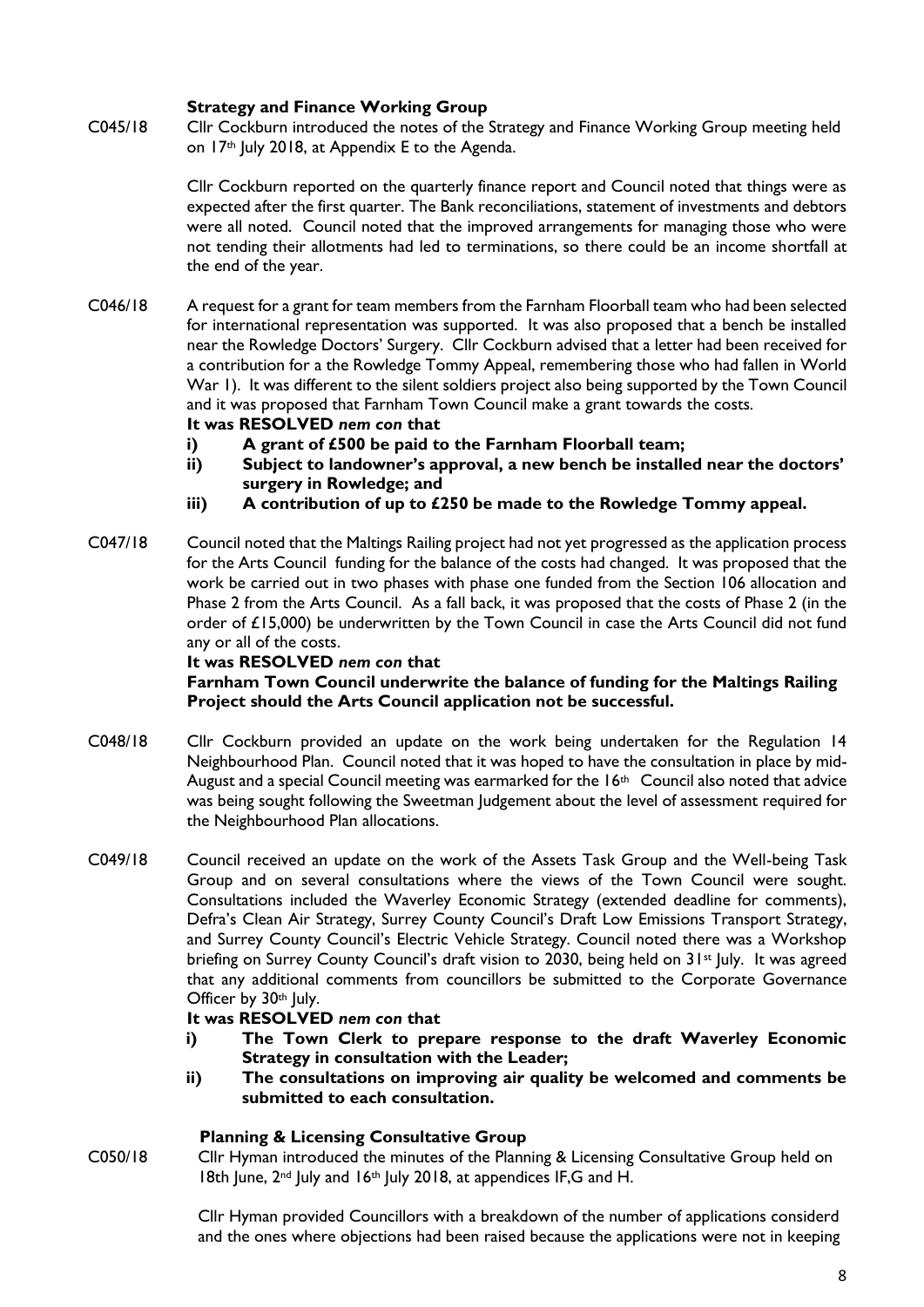with the Farnham Neighbourhood Plan; represented overdevelopment; or were not in keeping with the area.

Cllr Hyman pointed out that the Town Council was still drawing attention to applications where the recent Sweetman judgement was applicable and drew attention to the fact that Waverley Borough Council, having taken advice, was now permitting development in the Farnham area.

Following a Point of Order raised by Cllr Cockburn Mr Hyman withdrew a comment he had made that was not considered appropriate.

C051/18 Cllr Fraser raised a question relating to Section 106 funding and how this was apportioned to Farnham for developments that impacted on the Town. He was aware that Cllr Hesse had raised a question with Waverley Borough Council and it appeared that there was some confusion over whether the funding was being correctly allocated and spent.

> Cllr Cockburn advised that the Section 106 funding was allocated according to a formula, with monies allocated for highways improvements, education and leisure purposes as well as environmental improvements. Cllr Cockburn reminded Council that all councillors had been asked to propose improvements in their wards which could be funded by negotiated Section 106 agreements, and in the future, by the Community Infrastructure Levy. Cllr Ward drew attention to the fact that if Section 106 funding was not spent it would be returned to developers and that nationally almost £10m had been returned in the last five years.

> Cllr Beaman proposed and Cllr Ward seconded that a Section 106 Task Group be established to review Section 106 funding in Farnham.

- **It was resolved** *nem con* **that:**
- **i) A Section 106 Task Group be established with Terms of Reference "To review the Section 106 allocations relating to Farnham developments and how to optimise the benefits of Section 106 funding for the Farnham community"**
- **ii) Cllrs Fraser, Hesse, Hyman and Ward serve on the Task Group.**

Cllr Frost left the meeting at this point

# **Part 2 – Items Noted**

#### C052/18 **Actions under the Scheme of Delegation**

The Town Clerk advised there were no actions to report.

#### C053/18 **Reports from other Councils**

- i) Cllr Macleod reported on the Waverley Community Well-being Group and recent data from the Clinical Commissioning Group that showed the impact of deprivation in some parts of the area where life expectancy was significantly impacted compared to other parts of the Borough. Cllr Macleod agreed to circulate the report to councillors on the Farnham Well-being Task Group.
- ii) Cllr Macleod reported that Surrey County Council was working with Farnham Town Council on proposing potential sites for the Neighbourhood Plan and that he had recently invited the Cabinet Member for Highways and the new Surrey Chief Executive to visit Farnham.

#### C054/18 **Reports from Outside Bodies**

There were no reports from representatives on Outside Bodies.

#### C055/18 **Date of next meeting**

Members noted that the next scheduled Council Meeting would take place on Thursday 26th September 2018 but that an Extraordinary meeting was expected to be required to sign off the Regulation 14 Neighbourhood Plan on 16th August.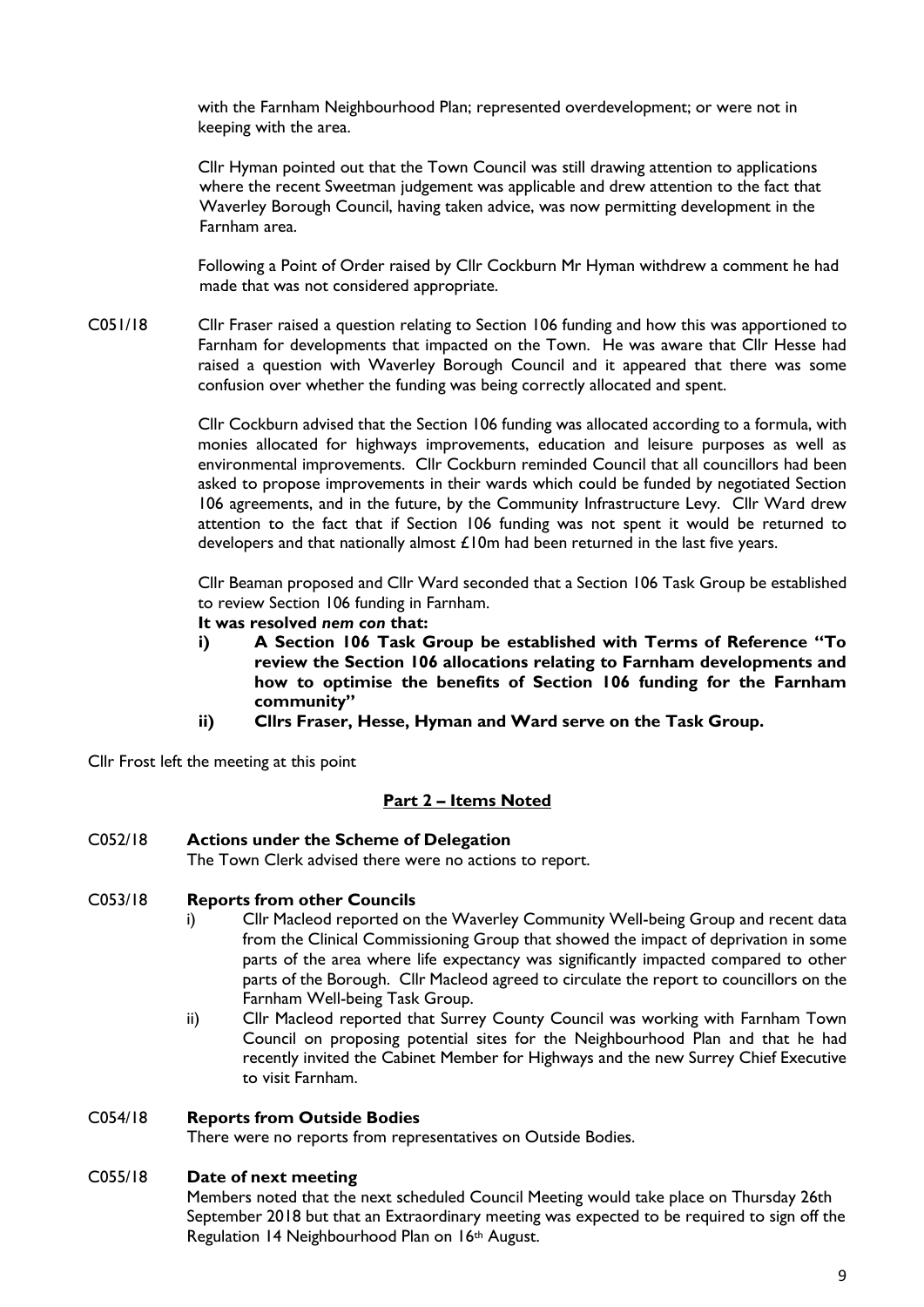The Town Mayor adjourned the meeting at 8.01pm in order that the meeting of the Council acting as Trustee of the South Street Trust could be held prior to excluding members of the press and public to enable the Council to discuss a confidential matter.

The meeting reconvened at 8.10pm

- C056/18 The Mayor proposed, and **it was resolved** *nem con* that the press and public be excluded in accordance with Schedule 12A of the Local Government Act 1972 and the public bodies (admissions to Meetings Act (1960) in view of the long standing matter being dealt with by the Council's insurers.
- C057/18 The Town Clerk provided an update on a longstanding Cemetery complaint that related to 2006 and the settlement agreed by the complainant and the Council's insurers and solicitors.

Date Chairman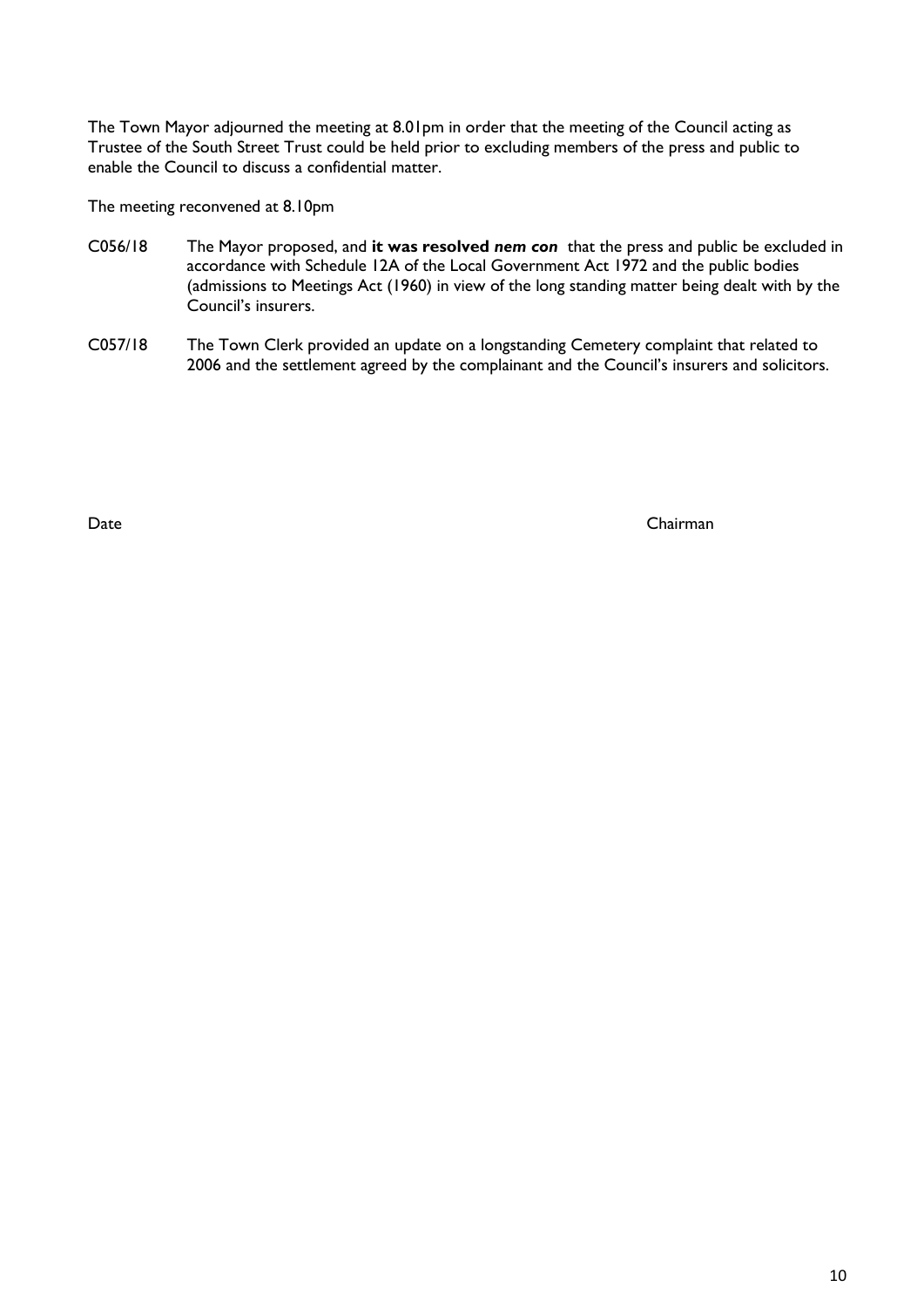

# Notes Planning & Licensing Consultative Group

**C** 

**Time and date**

**9.30am** on Monday 30 July 2018

# **Place**

Council Chamber, South Street, Farnham

# **Planning & Licensing Consultative Group Members Present**

Councillors M Hyman - Chair Councillor D Beaman Councillor C Cockburn Councillor J Fraser Councillor A Macleod Councillor J Ward

# **Officers in attendance:** Jenny de Quervain

**NOTE: The comments and observations from Waverley Borough Councillors are preliminary ones prior to consideration at Borough Council level and are based on the evidence and representations to the Town Council.**

- **1. Apologies** Councillors J Ricketts
- **2. Declarations of Interest** None were received.

# **3. Applications considered**

# **Farnham Bourne**

# **WA/2018/1204 Farnham Bourne Jane McMullan**

Erection of extensions and alterations. WHYTECROFT, 23 GONG HILL DRIVE, LOWER BOURNE GU10 3HQ **Farnham Town Council objects to the flat roof dormer being out of character and not in line with the Farnham Design Statement and Neighbourhood Plan Policy FNP16.**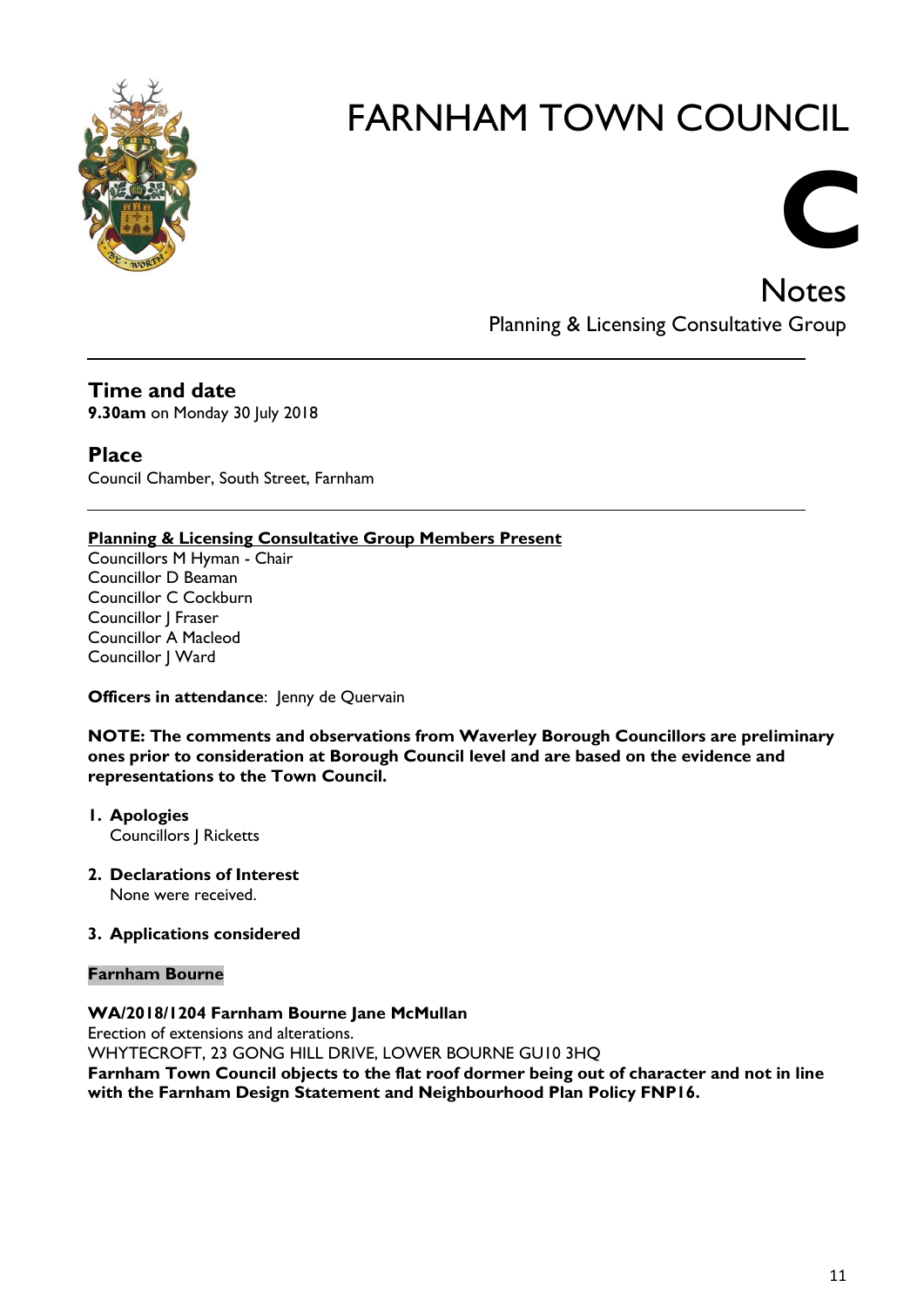# **TM/2018/0096 Farnham Bourne Mr A Clout**

APPLICATION FOR WORKS TO TREE SUBJECT OF TREE PRESERVATION ORDER WA116 THE WHITE HOUSE, 2A VICARAGE HILL, FARNHAM GU9 8HG **Farnham Town Council, subject to the Arboricultural Officer's comments, welcomes the** 

**maintenance of trees to extend their life and associated amenity.**

# **Farnham Castle**

# **WA/2018/1152 Farnham Castle Philippa Staddon**

Provision of an electrical substation and associated works. UNIVERSITY FOR THE CREATIVE ARTS, FALKNER ROAD, FARNHAM GU9 7DS **Farnham Town Council has no objections.**

# **WA/2018/1158 Farnham Castle Mr Chris Turner**

Application under Section 73A to vary Condition 1 of WA/2015/1704 (plan numbers) to allow a single storey extension.

LAND AT LOWNDES END, LONG GARDEN WALK WEST, FARNHAM GU9 7HX

**Farnham Town Council has no objections subject to the extension being in line with the Farnham Design Statement and Farnham Conservation Area, Farnham Neighbourhood Plan Policy FNP1 and FNP16 and all materials be in keeping with existing.**

# **WA/2018/1174 Farnham Castle Mr Chris Turner**

Erection of extensions and alterations.

1 CASTLE COURT, CASTLE HILL, FARNHAM GU9 7JE

**Farnham Town Council has no objections subject to the extensions and alterations being in line with the Farnham Design Statement and Farnham Conservation Area, Farnham Neighbourhood Plan Policy FNP16 and all materials be in keeping with existing.**

# **Farnham Firgrove**

# **WA/2018/0975 Farnham Firgrove Mr Chris Turner**

Single storey rear extension, alterations to dwelling and alterations to annexe (revision of WA/2017/2203). 4 SHORTHEATH ROAD, FARNHAM GU9 8SR

**Farnham Town Council has no objections subject to the extension and alterations being in line with the Farnham Design Statement and Farnham Neighbourhood Plan Policy FNP16 and all materials be in keeping with existing.**

# **WA/2018/1139 Farnham Firgrove Kayleigh Taylor**

Erection of extensions and alterations.

8 YORK ROAD, FARNHAM GU9 8JZ

**Farnham Town Council has no objections subject to the extensions and alterations being in line with the Farnham Design Statement, Farnham Neighbourhood Plan Policy FNP16, all materials be in keeping with existing and no negative impact on the neighbour's amenity.**

# **WA/2018/1166 Farnham Firgrove Kayleigh Taylor**

Erection of a single storey extension following demolition of existing conservatory. 37 ALFRED ROAD, FARNHAM GU9 8ND

**Farnham Town Council has no objections subject to the extension being in line with the Farnham Design Statement and Farnham Neighbourhood Plan Policy FNP16.**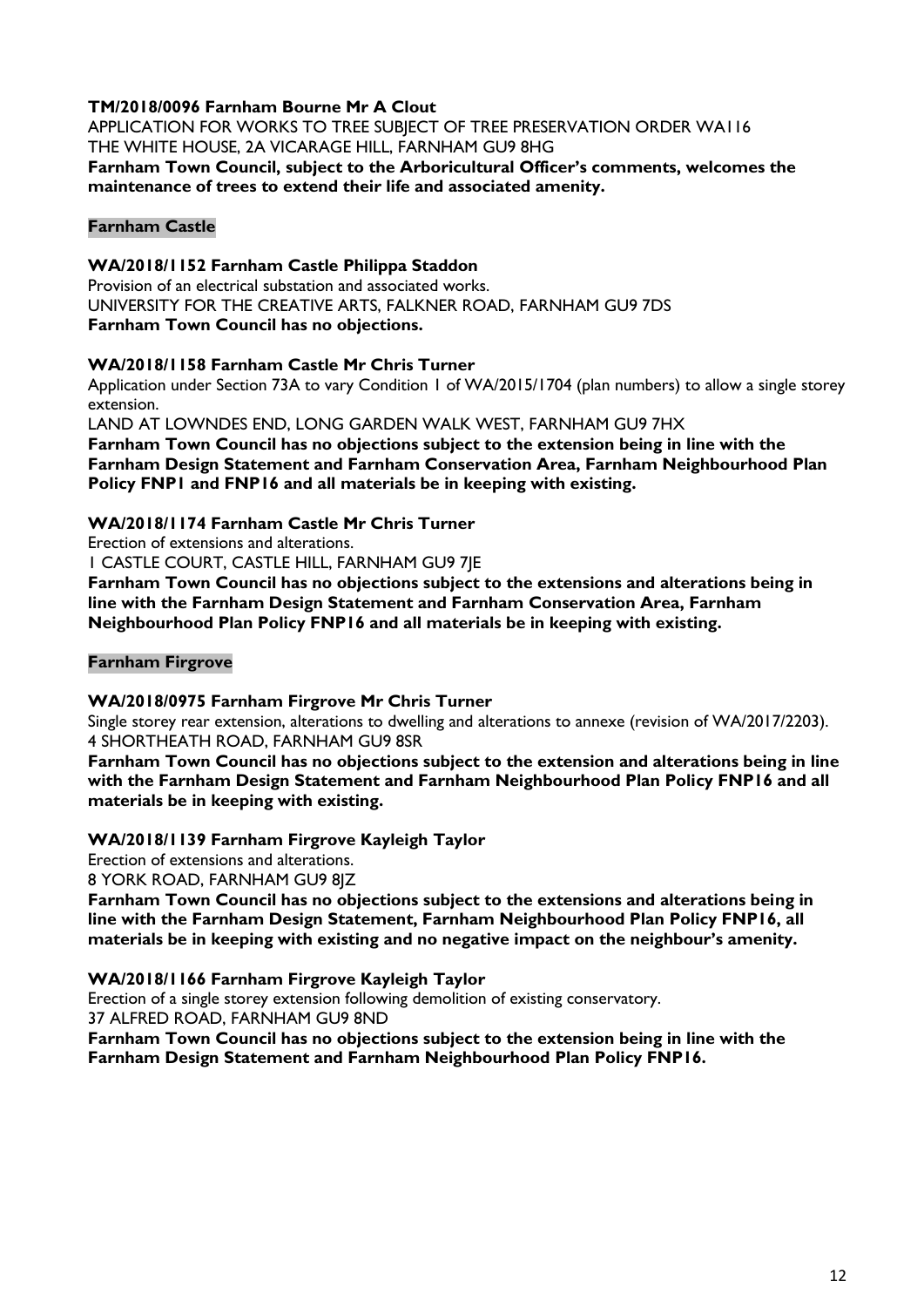## **Farnham Hale and Heath End**

#### **WA/2018/1141 Farnham Hale and Heath End Jane McMullan** Erection of extensions and alterations. THE OAST HOUSE, OAST HOUSE LANE, FARNHAM GU9 0NW **Farnham Town Council welcomes the changes to this new application. Farnham Town Council has no objections subject to the extensions and alterations being in line with the Farnham Design Statement, Farnham Neighbourhood Plan Policy FNP16, all materials be in keeping with existing and no negative impact on the neighbour's amenity.**

#### **WA/2018/1163 Farnham Hale and Heath End Kayleigh Taylor**

Application under Section 73A to vary Condition 2b of WA/2016/0762 (details of sliding gate) to allow hinged gates.

59 UPPER HALE ROAD, FARNHAM GU9 0NX **Farnham Town Council has no objections.**

#### **WA/2018/1168 Farnham Hale and Heath End Kayleigh Taylor**

Display of illuminated signs. TGA Mobility Ltd 174 FARNBOROUGH ROAD FARNHAM GU9 9AX **Farnham Town Council objects to internally illuminated signage, especially of this size and in such a prominent location.** 

#### **WA/2018/1183 Farnham Hale and Heath End Jane McMullan**

Certificate of Lawfulness under Section 192 for the erection of single storey rear extension. MAGNOLIAS, ROWHILLS, FARNHAM GU9 9AU

**Farnham Town Council has no objections subject to the extension being in line with the Farnham Design Statement and Farnham Neighbourhood Plan Policy FNP16.**

#### **NMA/2018/0093 Farnham Hale and Heath End Rachel Kellas**

Amendment to WA/2014/1556 in respect of cladding details and glazing. 3 WEST CLOSE, FARNHAM GU9 0RF **Farnham Town Council has no objections.**

#### **Farnham Moor Park**

#### **NMA/2018/0090 Farnham Moor Park Ruth Dovey**

Amendment to WA/2016/0268 for amendments to the design of the temporary construction bridge and the permanent footbridge.

LAND AT EAST STREET, FARNHAM

**Farnham Town Council note alterative bridge construction materials may be used. Farnham Town Council requests timber construction to externally visible sections of the bridge.**

#### **NMA/2018/0091 Farnham Moor Park Ruth Dovey**

Amendment to WA/2016/0268 for amended foundation design. LAND AT EAST STREET, FARNHAM

**Farnham Town Council note the bat house shown of the plans no longer exists. Alterative provision for bats has already been agreed. Farnham Town Council leaves the application decision to officers.**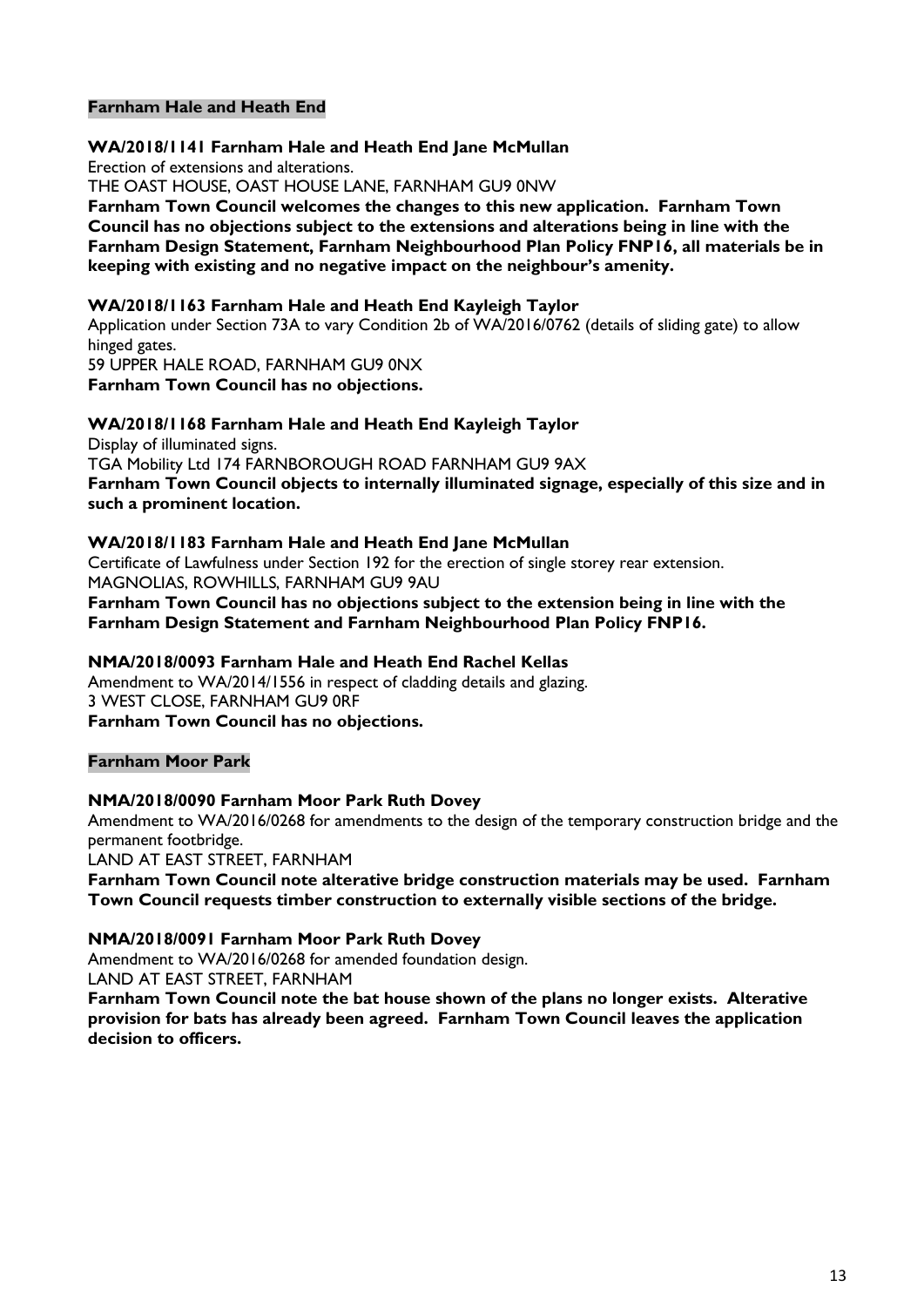# **WA/2018/1175 Farnham Moor Park Kayleigh Taylor**

Erection of extensions together with new vehicular access.

23 BROOMLEAF ROAD, FARNHAM GU9 8DG

**Farnham Town Council has no objections subject to the extensions being in line with the Farnham Design Statement and Farnham Neighbourhood Plan Policy FNP16 and all materials be in keeping with existing. Farnham Town Council has no objections to the new vehicular access.**

# **WA/2018/1179 Farnham Moor Park Mr Chris Turner**

Erection of a car port and home office.

6A HIGH PARK ROAD, FARNHAM GU9 7JL

**Farnham Town Council has no objections subject to the home office remaining ancillary to the dwelling 6A High Park Road.**

# **Farnham Shortheath and Boundstone**

#### **WA/2018/1138 Farnham Shortheath and Boundstone Ross Leal**

Certificate of Lawfulness under Section 192 for the erection of a single storey side extension. 12 BOWER ROAD, FARNHAM GU10 4ST

<http://planning360.waverley.gov.uk/planning/planning-documents?SDescription=WA/2018/1138>

**Farnham Town Council has no objections subject to the extension being in line with the Farnham Design Statement and Farnham Neighbourhood Plan Policy FNP16 and all materials be in keeping with existing.**

#### **WA/2018/1206 Farnham Shortheath and Boundstone Jane McMullan**

Partial Demolition Of Dwelling House And Erection Of Two Storey Extension And Garage Outbuilding. 8 BURNT HILL WAY, WRECCLESHAM GU10 4RN

**Farnham Town Council has no objections subject to the two storey extension being in line with the Farnham Design Statement, Farnham Neighbourhood Plan Policy FNP16 and no negative impact on the neighbours' amenity.**

**TM/2018/0094 Farnham Shortheath and Boundstone Mr A Clout** APPLICATION FOR WORKS TO TREES SUBJECT OF TREE PRESERVATION ORDER 45/99 1 GLYNSWOOD, FARNHAM GU10 4TN

**Farnham Town Council, subject to the Arboricultural Officer's comments, welcomes the maintenance of trees to extend their life and associated amenity.**

**TM/2018/0095 Farnham Shortheath and Boundstone Mr A Clout** APPLICATION FOR REMOVAL OF TREE SUBJECT OF TREE PRESERVATION ORDER 45/99 1 GLYNSWOOD, FARNHAM GU10 4TN

**Farnham Town Council, subject to the Arboricultural Officer's comments, objects to the removal of trees. If removal is necessary, replacement with an approved species in an appropriate location is expected.**

# **TM/2018/0097 Farnham Shortheath and Boundstone Steve Tester**

APPLICATION FOR WORKS TO TREE SUBJECT OF TREE PRESERVATION ORDER 04/99 FOXDENE, 2 LONGHOPE DRIVE, FARNHAM GU10 4SN

**Farnham Town Council, subject to the Arboricultural Officer's comments, welcomes the maintenance of trees to extend their life and associated amenity.**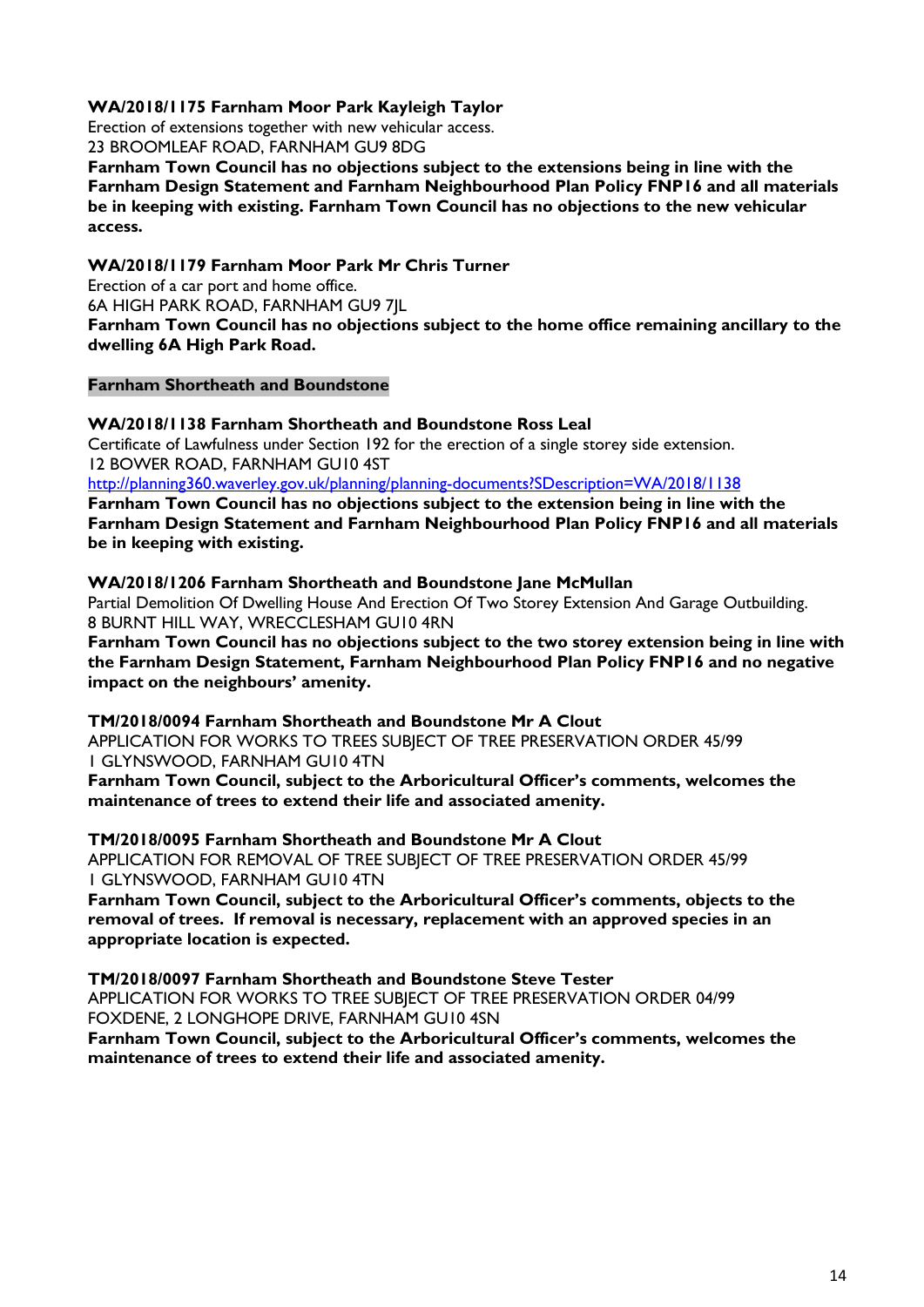# **Farnham Upper Hale**

**WA/2018/1161 Farnham Upper Hale Olivia Gorham** Application under Section 73A to vary Conditions 1 & 2 of WA/2017/0744 (plan numbers and external materials) to allow a flue and rendering to elevations. 3 PARISH CLOSE, FARNHAM GU9 0SA **Farnham Town Council has no objections.**

# **Farnham Weybourne and Badshot Lea**

**WA/2018/1140 Farnham Weybourne and Badshot Lea Jane McMullan**

Erection of single storey extension following demolition of outbuilding (Amended description). 25 COURTENAY ROAD, FARNHAM GU9 9DN

**Farnham Town Council has no objections subject to the extension being in line with the Farnham Design Statement and Farnham Neighbourhood Plan Policy FNP16 and all materials be in keeping with existing.**

**WA/2018/1200 Farnham Weybourne and Badshot Lea Jane McMullan**

Alterations to roof to provide habitable accommodation.

33 ST GEORGES ROAD, BADSHOT LEA GU9 9LX

**Farnham Town Council has no objections subject to the alterations being in line with the Farnham Design Statement and Farnham Neighbourhood Plan Policy FNP16 and all materials be in keeping with existing.**

#### **Farnham Wrecclesham and Rowledge**

**WA/2018/1160 Farnham Wrecclesham and Rowledge Mr Chris Turner**

Erection of extensions and alterations. 8 QUENNELLS HILL, WRECCLESHAM GU10 4ND **Farnham Town Council objects to the size and proximity to the boundary and the negative impact on the neighbour's amenity.**

#### **WA/2018/1185 Farnham Wrecclesham and Rowledge Olivia Gorham**

Certificate of Lawfulness under Section 191 for the use of land and buildings for commercial storage and distribution (use class B8).

WILLOWBANK, THE HATCHES, FARNHAM GU9 8UE

**Farnham Town Council has no objections to the continued use of the land and buildings for commercial storage and distribution subject to the protection of Policy C10 being close to flood zone 3 on the River Wey North. Conditions for future change of use should be applied in this sensitive location.**

**WA/2018/1202 Farnham Wrecclesham and Rowledge Mr Chris Turner**

Certificate of Lawfulness under Section 192 for the erection of a rear extension.

3 HEATHER CLOSE, FARNHAM GU9 8SD

**Farnham Town Council has no objections subject to the extension being in line with the Farnham Design Statement and Farnham Neighbourhood Plan Policy FNP16 and all materials be in keeping with existing.**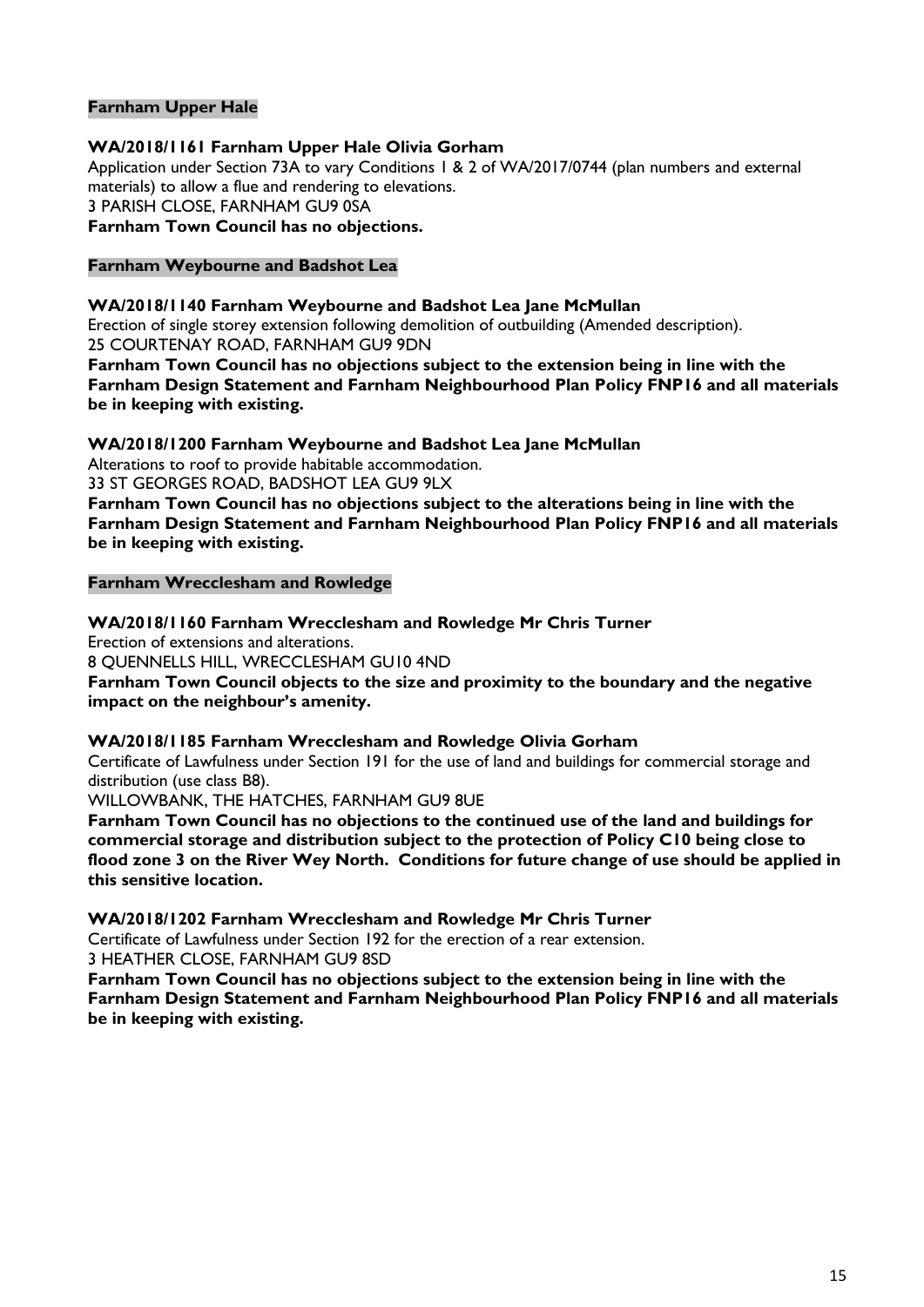# **4. Appeals**

# **APP/R3650/W/18/3205274**

**WA/2017/1746 Land at Farnham Park Hotel and Restaurant, Lower Hale Road**

Proposal: Outline application for 89 dwelling

Appeal Start date: 18/07/18 Applicant: PLOT (Farnham) Ltd

**Representation by 29 August 2018**

**Farnham Town Council maintains its objections to this application. Additionally, the impact of more vehicles accessing this already highly polluted and heavily used point is unsustainable. Farnham Town Council notes the absence of an appropriate assessment.**

## **For information - Appeal Dismissed 19 July 2018**

**WA/2017/0084 - Hawthorn Farm, Hawthorn Lane, Rowledge, Farnham GU10 4DJ** Erection of a new house and garage.

Reasons: Harm the character and appearance of the area – landscape policies adding weight to decision.

# **5. Licenses**

# **Bloom**

# **7 The Borough, Farnham GU9 7NA**

**New license for restaurant, bar, and al fresco dining courtyard (previously Prezzo)** Recorded music (indoors): Mon-Wed 11.00-00.00, Thur-Sat 11.00-01.00, Sun 10.00-11.00 Supply of alcohol on and off the premises: Mon-Wed 11.00-00.00, Thur-Sat 11.00-01.00, Sun 10.00-11.00 **Responded 02/08/18**

**Analysis of other town centre establishments close to this location shows these timings to be acceptable. Farnham Town Council has no objections.**

**The Bat and Ball Freehouse 15 Bat and Ball Lane, Wrecclesham, Farnham GU10 4SA** Supply of alcohol on and off the premises: Mon-Sun 11.00-23.00 Note. Extending Sunday from 22.30 to 23.00 **Responded 02/08/18 Farnham Town Council has no objections.**

# **6. Other consultations**

# **17/P/01315 Land north of Poyle Road, Tongham, GU10 1DY**

#### **Amended plans received as part of the appeal for development**

Outline application up to 150 residential dwellings, including provision of up to 35% affordable housing, creation of new vehicular access off Poyle Road, and provision of public open space with associated infrastructure and earthworks.

**Comments sent to Hannah Yates via email** [planningenquiries@guildford.gov.uk](mailto:planningenquiries@guildford.gov.uk) **by 02/08/18 Farnham Town Council maintains its objections on cumulative development, traffic, noise, air quality, infrastructure and sustainability, environment and countryside impact.**

#### **Planning Application Consultation/Notification for SCC Ref 2014/0143**

**Land at Runfold South Quarry, Guildford Road, Runfold, Farnham, Surrey GU10 1PB** First periodic review (review of old minerals permission under Schedule 14 of the Environment Act 1995) of WA98/1018 dated 4 August 1999 for the approval of new conditions at Runfold South Quarry. **Farnham Town Council works with the Runfold quarry community liaison group in monitoring applications.**

## **Planning Application Consultation/Notification for SCC Ref 2018/0083 Land at Runfold South Quarry (Old Hogs Back), Guildford Road, Runfold, Farnham, Surrey GU10 1PB**

Non-material amendment to planning permission ref: WA93/0023 dated 7 June 1993 allowing changes to the landscape design, retention of an access track and retention of a surface laid landfill gas main.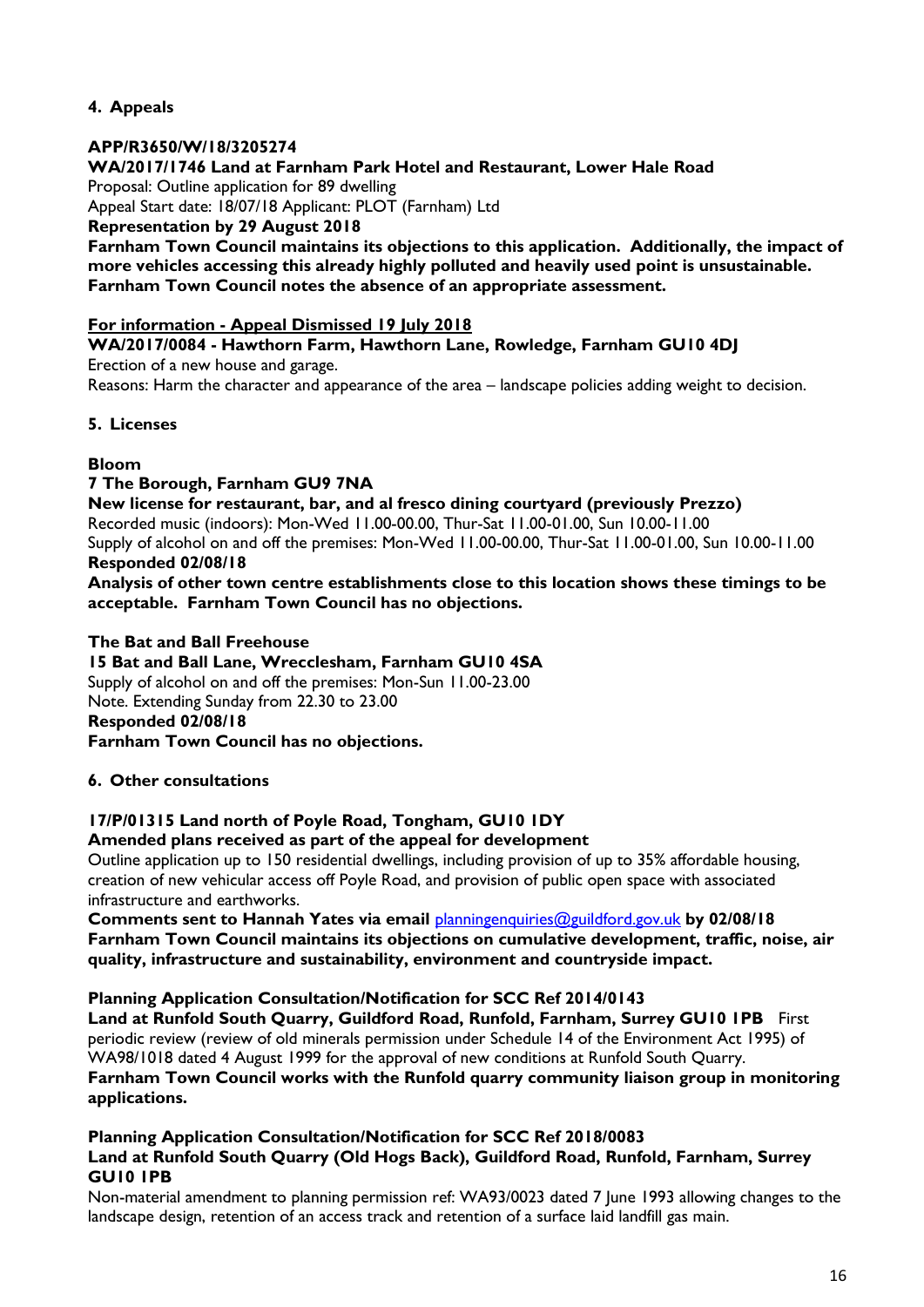**Farnham Town Council works with the Runfold quarry community liaison group in monitoring applications.**

# **Planning Application Consultation/Notification for SCC Ref 2018/0084**

**Land at Runfold South Quarry (Area B), Guildford Road, Runfold, Farnham, Surrey GU10 1PB** Non-material amendment to planning permission ref: WA08/2038 dated 19 January 2009 allowing changes to landscape design, retention of access track and retention of surface laid landfill gas main.

**Farnham Town Council works with the Runfold quarry community liaison group in monitoring applications.**

Meeting closed 10.30am

Notes by Jenny de Quervain

Date of next meeting 13 August 2018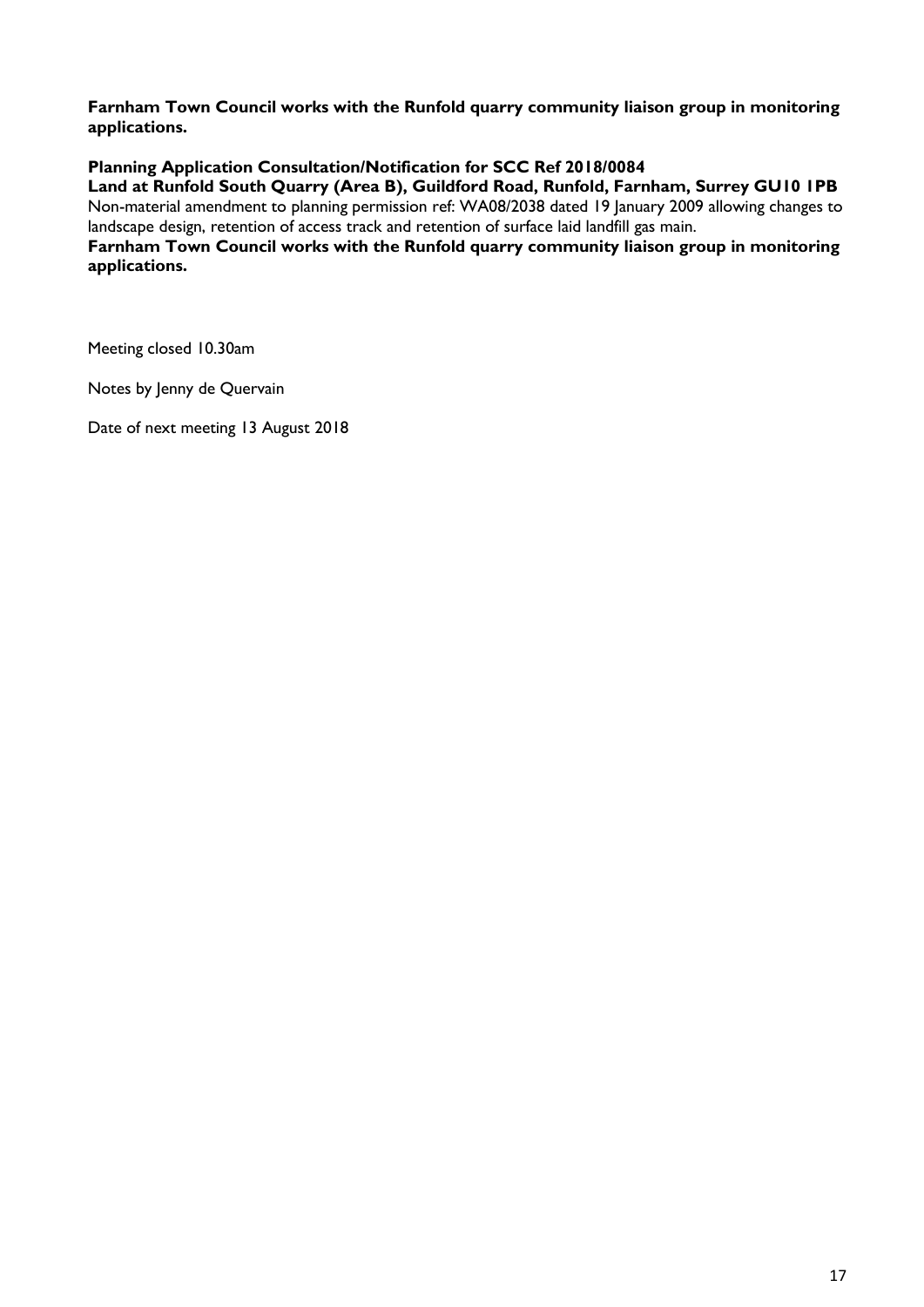

# **D**

**Notes** Planning & Licensing Consultative Group

# **Time and date 9.30am** on Monday 13 August 2018

# **Place**

Council Chamber, South Street, Farnham

# **Planning & Licensing Consultative Group Members Present**

Councillors M Hyman - Chair Councillor C Cockburn Councillor A Macleod Councillor | Ward

# **Officers in attendance:** Jenny de Quervain

**NOTE: The comments and observations from Waverley Borough Councillors are preliminary ones prior to consideration at Borough Council level and are based on the evidence and representations to the Town Council.**

# **1. Apologies** Councillor D Beaman and Councillor J Fraser

# **2. Declarations of Interest**

None were received.

# **3. Large Developments considered**

# **WA/2018/1230 Farnham Weybourne and Badshot Lea Gemma Paterson**

Application under Section 73 to vary Conditions 2, 3, 5 & 8 of WA/2016/2456 (conditions relate to approved plan numbers, access, turning and parking) to allow change to affordable housing provision, addition of conservatories to plots 1, 3, 38, 40 and 43,

LAND AT GREEN LANE FARM, GREEN LANE, BADSHOT LEA GU9 9JL

**Farnham Town Council objects to the reduction in affordable housing. The Inspector's decision to allow at appeal was based on a scheme with 40% affordable housing, this should remain unchanged.**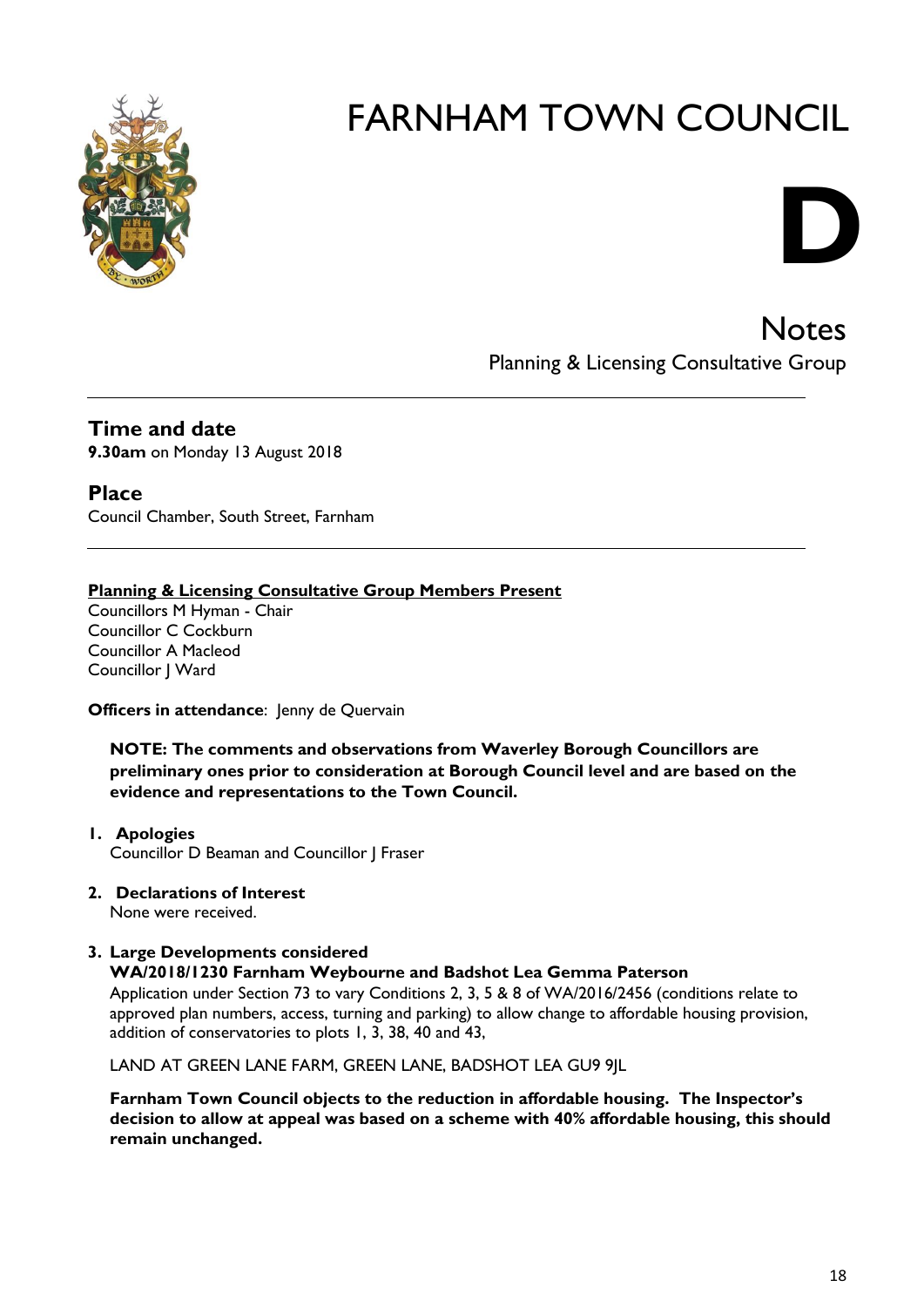# **4. Applications considered**

#### **Farnham Bourne**

#### **WA/2018/1238 Farnham Bourne Philippa Staddon**

Erection of extensions and alterations.

# BROOKLANDS, DENE LANE WEST, LOWER BOURNE GU10 3PS

**Farnham Town Council has no objections subject to the extensions and alterations being in line with the Farnham Design Statement and Farnham Neighbourhood Plan Policy FNP16 and all materials be in keeping with existing.**

# **WA/2018/1244 Farnham Bourne Ross Leal**

Erection of extensions and alterations following demolition of existing conservatory. LATCHWOOD, 12 LATCHWOOD LANE, LOWER BOURNE GU10 3HB

#### **Farnham Town Council has no objections subject to the extensions and alterations being in line with the Farnham Design Statement and Farnham Neighbourhood Plan Policy FNP16.**

# **NMA/2018/0099 Farnham Bourne Harry Adams**

Amendment to WA/2017/1549 for alterations to square off the lower ground floor plan by removing the inset corner of earth infill and build the ground floor wall further out in-line with the lower ground creating a shorter cantilever for the first floor.

#### LAND KNOWN AS 17 FRENSHAM ROAD, LOWER BOURNE GU9 8HF

**Farnham Town Council has no objections subject to the alterations being in line with the Farnham Design Statement and Farnham Neighbourhood Plan Policy FNP1.**

#### **NMA/2018/0102 Farnham Bourne Mr Chris Turner**

Amendment to WA/2018/0148 for addition of third dormer window. KINGS WOOD, 16 GONG HILL DRIVE, FARNHAM GU10 3HQ **Farnham Town Council has no objections subject to garage remaining ancillary to the dwelling house.**

# **TM/2018/0105 Farnham Bourne Steve Tester**

APPLICATION FOR WORKS TO TREE SUBJECT OF TREE PRESERVATION ORDER 08/00 78 BURNT HILL ROAD, FARNHAM GU10 3LN

# **Farnham Town Council, subject to the Arboricultural Officer's comments, welcomes the maintenance of trees to extend their life and associated amenity.**

# **Farnham Castle**

#### **WA/2018/1240 Farnham Castle Ross Leal** Erection of extensions and alterations. 83 CRONDALL LANE, FARNHAM GU9 7BZ

**Farnham Town Council has no objections subject to the extensions and alterations being in line with the Farnham Design Statement and Farnham Neighbourhood Plan Policy FNP16 and all materials be in keeping with existing.**

# **Farnham Moor Park**

**WA/2018/1242 Farnham Moor Park Olivia Gorham** Erection of a dwelling together with demolition of existing dwelling. 31 CROOKSBURY ROAD, FARNHAM GU10 1QD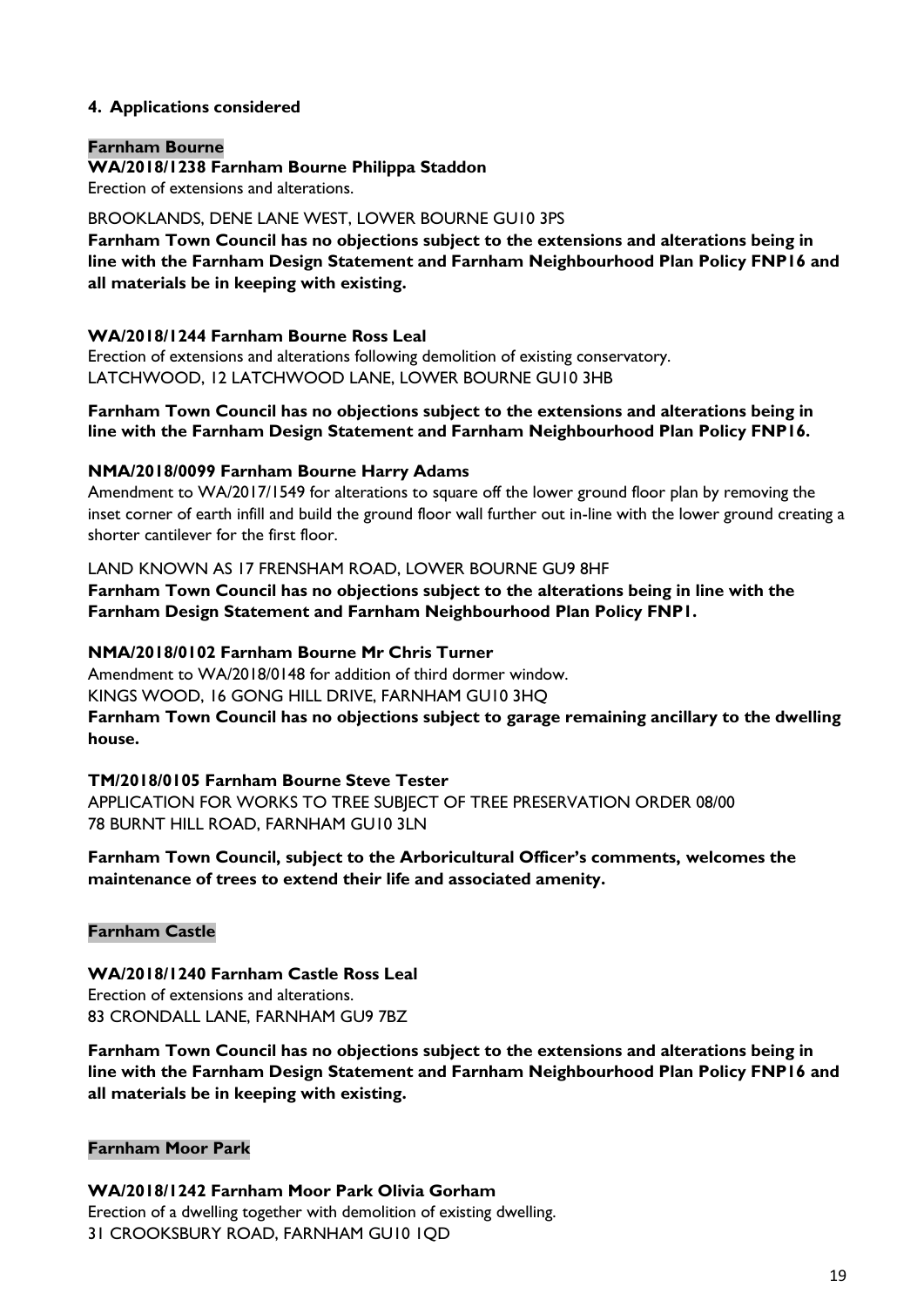# **Farnham Town Council has no objections subject to the new dwelling being in line with the Farnham Design Statement and Farnham Neighbourhood Plan Policy FNP1.**

# **WA/2018/1248 Farnham Moor Park Jane McMullan**

Certificate of Lawfulness under Section 192 for the erection of single storey rear extension and alterations. FOXWOOD HOUSE, 19 CROOKSBURY ROAD, FARNHAM GU10 1QD

**Farnham Town Council has no objections subject to the extension and alterations being in line with the Farnham Design Statement and Farnham Neighbourhood Plan Policy FNP16 and all materials be in keeping with existing.**

# **NMA/2018/0100 Farnham Moor Park Harry Adams**

Amendment to WA/2018/0376 for alterations to roof form and fenestration. 38 ABBOTS RIDE, FARNHAM GU9 8HZ

#### **Farnham Town Council has no objections.**

**TM/2018/0103 Farnham Moor Park Steve Tester** APPLICATION FOR WORKS TO TREES SUBJECT OF TREE PRESERVATION ORDER 10/15 50 COMPTON WAY FARNHAM GU10 1QU **Farnham Town Council, subject to the Arboricultural Officer's comments, welcomes the maintenance of trees to extend their life and associated amenity.**

#### **Farnham Shortheath and Boundstone**

# **WA/2018/1235 Farnham Shortheath and Boundstone Jane McMullan**

Erection of a car port and store following demolition of existing shed together with the erection of additional boundary fence.

WOODLAND COTTAGE, 3 LAUREL GROVE, WRECCLESHAM GU10 4NU

**Farnham Town Council has no objections to the car port and additional boundary fence subject to the boundary fence being accessible to wildlife.**

#### **Farnham Weybourne and Badshot Lea**

**WA/2018/1234 Farnham Weybourne and Badshot Lea Kayleigh Taylor**

Certificate of Lawfulness under Section 192 for the erection of a single storey rear extension. 10 LOWER WEYBOURNE LANE, FARNHAM GU9 9HQ

**Farnham Town Council has no objections subject to the extension being in line with the Farnham Design Statement and Farnham Neighbourhood Plan Policy FNP16 and all materials be in keeping with existing.**

# **WA/2018/1255 Farnham Weybourne and Badshot Lea Ross Leal**

Erection of a two storey side extension. 102 BADSHOT PARK, BADSHOT LEA GU9 9NE

Note. Corner plot extension on road side of property away from neighbour

**Farnham Town Council has no objections subject to the extension being in line with the Farnham Design Statement and Farnham Neighbourhood Plan Policy FNP16 and all materials be in keeping with existing.**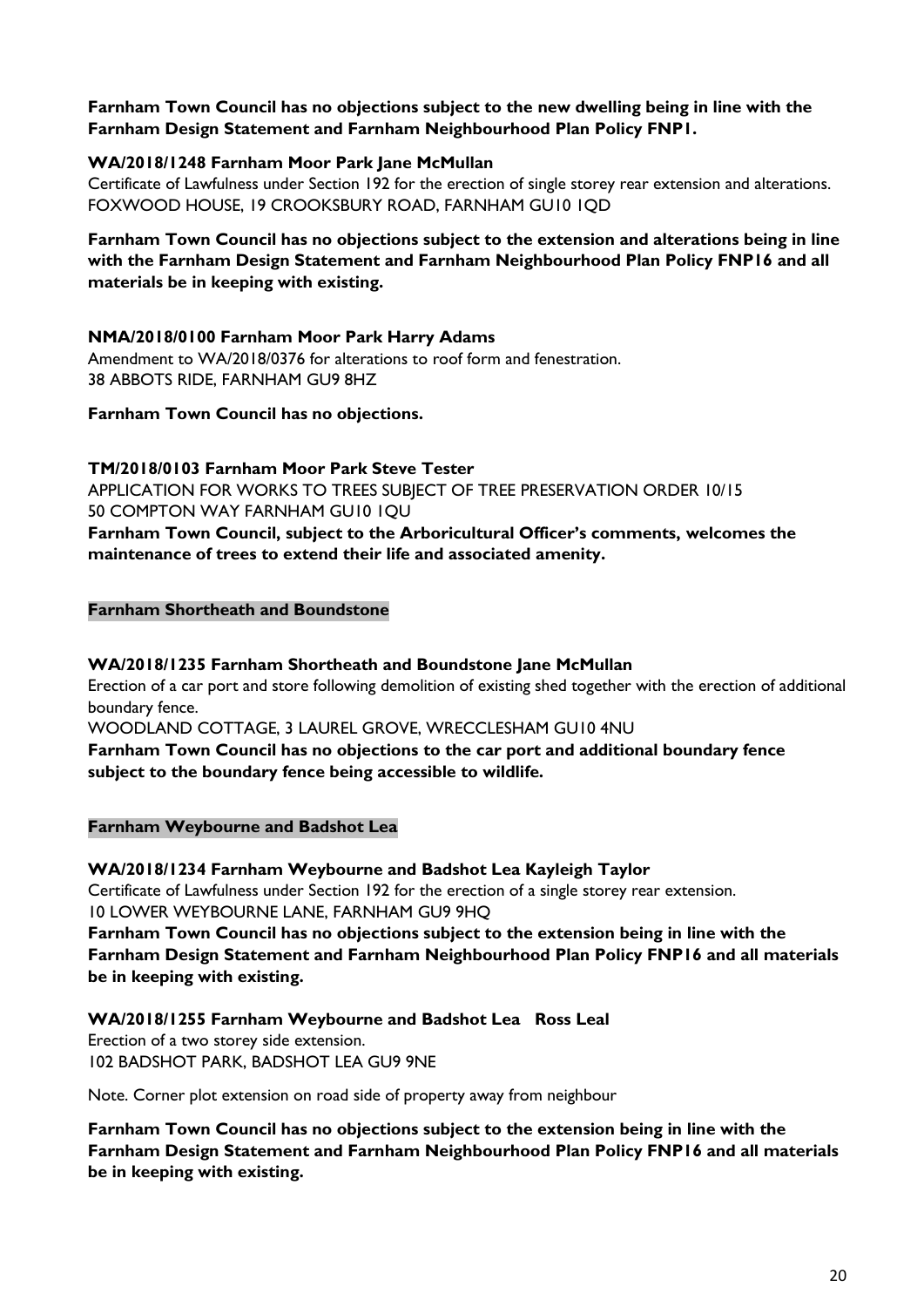## **Farnham Wrecclesham and Rowledge**

**WA/2018/1219 Farnham Wrecclesham and Rowledge Kayleigh Taylor**

Erection of dwelling and detached garage.

LAND AT CHERRYFIELDS, FULLERS ROAD, ROWLEDGE

**Farnham Town Council objects to the erection of a new dwelling being outside the Farnham Neighbourhood Plan Built Up Area Boundary.**

**5. Appeals**

# **APP/R3650/X/18/3205674 WA/2018/0744 30 Springfield, Frensham Vale, Farnham, Surrey, GU10 3HT**

Proposal: Certificate of lawfulness under section 192 for the construction of swimming pool and erection of pool house.

**Farnham Town Council have no further comments for the Planning Inspectorate.**

#### **APP/R3650/W/18/320015819**

**WA/2017/2284 The Garden House, Gong Hill Drive, Lower Bourne, Farnham, Surrey, GU10 3HQ**

Proposal: Erection of a dwelling.

**Farnham Town Council maintains its objections to the erection of a new dwelling at The Garden House being overdevelopment of this area leading to an erosion of its semi-rural character, out of keeping with the surrounding area with the scale, pattern and density, leading to pressure for the fragmentation for other development and having a negative impact on the amenity space of The Garden House. Although within the Farnham Neighbourhood Plan Built Up Area Boundary, the application is not in line with Policy BE3 and Farnham Neighbourhood Plan Policy FNP1, FNP8.** 

**For information only - Hearing date APP/Y3615/W/17/3189127 17/P/01315 Land north of Poyle Road, Tongham**  Guildford Borough Council, Council Office, 10.00am Tuesday 4 September for 2 days

#### **For information only - Appeal withdrawn 7 August 2018 APP/R3650/W/18/3205274**

**WA/2017/1746 Land at Farnham Park Hotel and Restaurant, Lower Hale Road** Proposal: Outline application for 89 dwelling

# **6. Licenses**

**The Lost Boy (formerly Farnham Loch Fyne), Oakman Inns and Restaurants Ltd 3 Downing Street, Farnham GU9 7NX Variation to premises licence**

Representations by 28th August 2018. Email: [licensing@waverley.gov.uk](mailto:licensing@waverley.gov.uk) **Farnham Town Council has no objections to the removal of conditions to allow alcohol to be served at the bar to fit with the new business.**

# **Nibbs Spirits Ltd**

# **Unit 2109, Rangefield Court, 17b Water Lane, Farnham**

Note. This premise is a self-storage unit on the second floor, located on a site within the Farnham Trading Estate – for distribution from location for online and telephone orders.